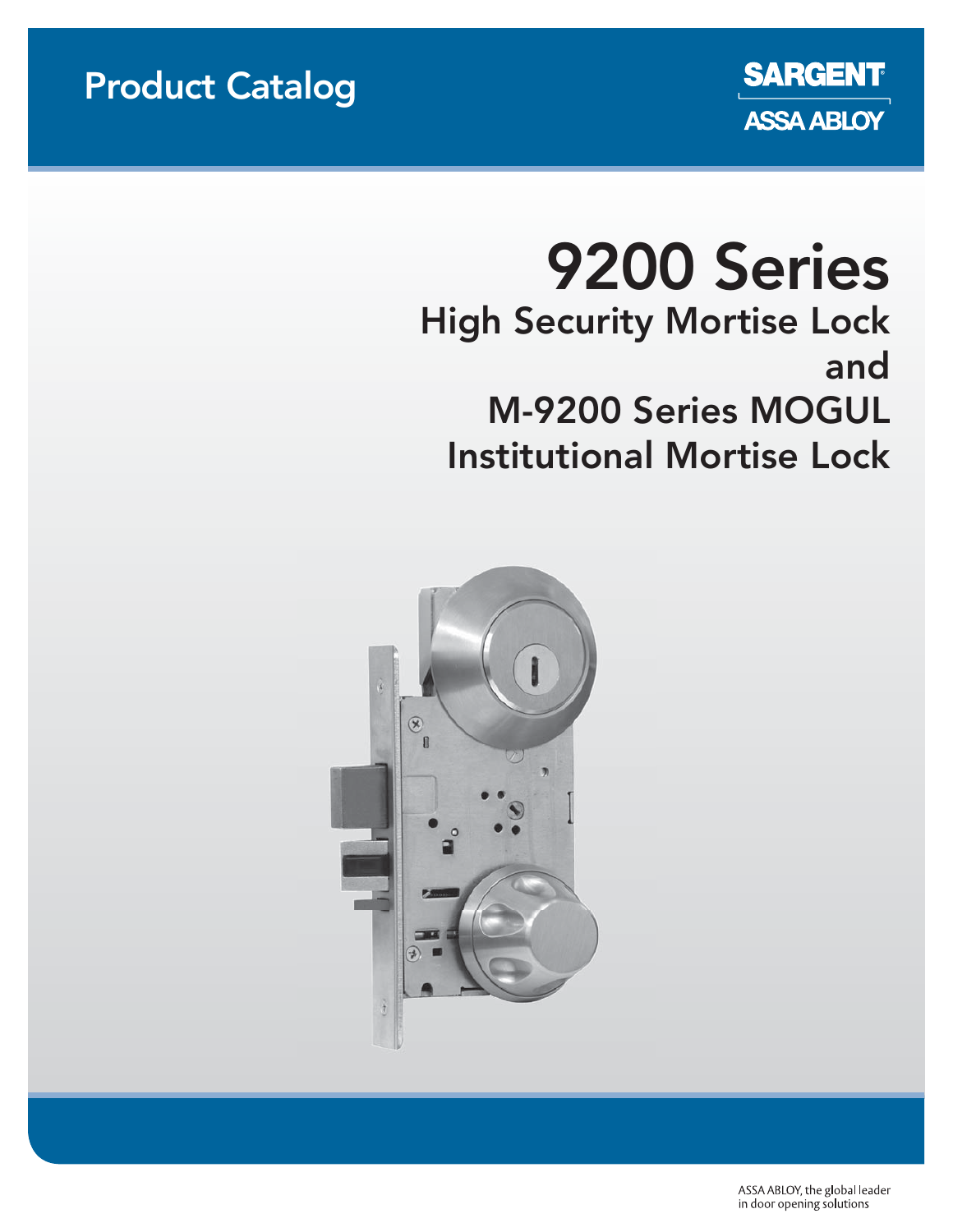### Table of Contents

**9200 Mortise Locks**

### **Table of Contents**

| How to Order, Finishes & Architectural Specifications16 |  |
|---------------------------------------------------------|--|
|                                                         |  |



**SARGENT** 

**ASSA ABLOY** 

#### **MicroShield®**

As part of their promise to provide innovative solutions to their customers, certain ASSA ABLOY Group brands offer the MicroShield® technology, a silver-based antimicrobial coating designed to inhibit the growth of bacteria. MicroShield® is a registered trademark of Yale Security Inc., an ASSA ABLOY Group company.

#### **MicroShield® Coating**

- Revolutionary finish coating available on all SARGENT product lines, utilizes a silver-based antimicrobial compound from Agion Technologies
- As an integral part of the finish coating, MicroShield® lasts for the life of the hardware
- MicroShield® coating permanently suppresses the growth of bacteria, algae, fungus, mold and mildew. It is effective against a broad spectrum of bacteria.
- Non-toxic and completely safe. The Agion antimicrobial compound is EPA and NSF approved and FDA listed for use in medical and food preparation equipment.
- Applications: Anywhere there is need for a clean environment (hospitals, laboratories, schools, medical centers, daycare, food processing etc.)

04/19 90116

### **On the Cover**

M-9225 BHD (Detention Knob)

**1-800-727-5477 • www.sargentlock.com**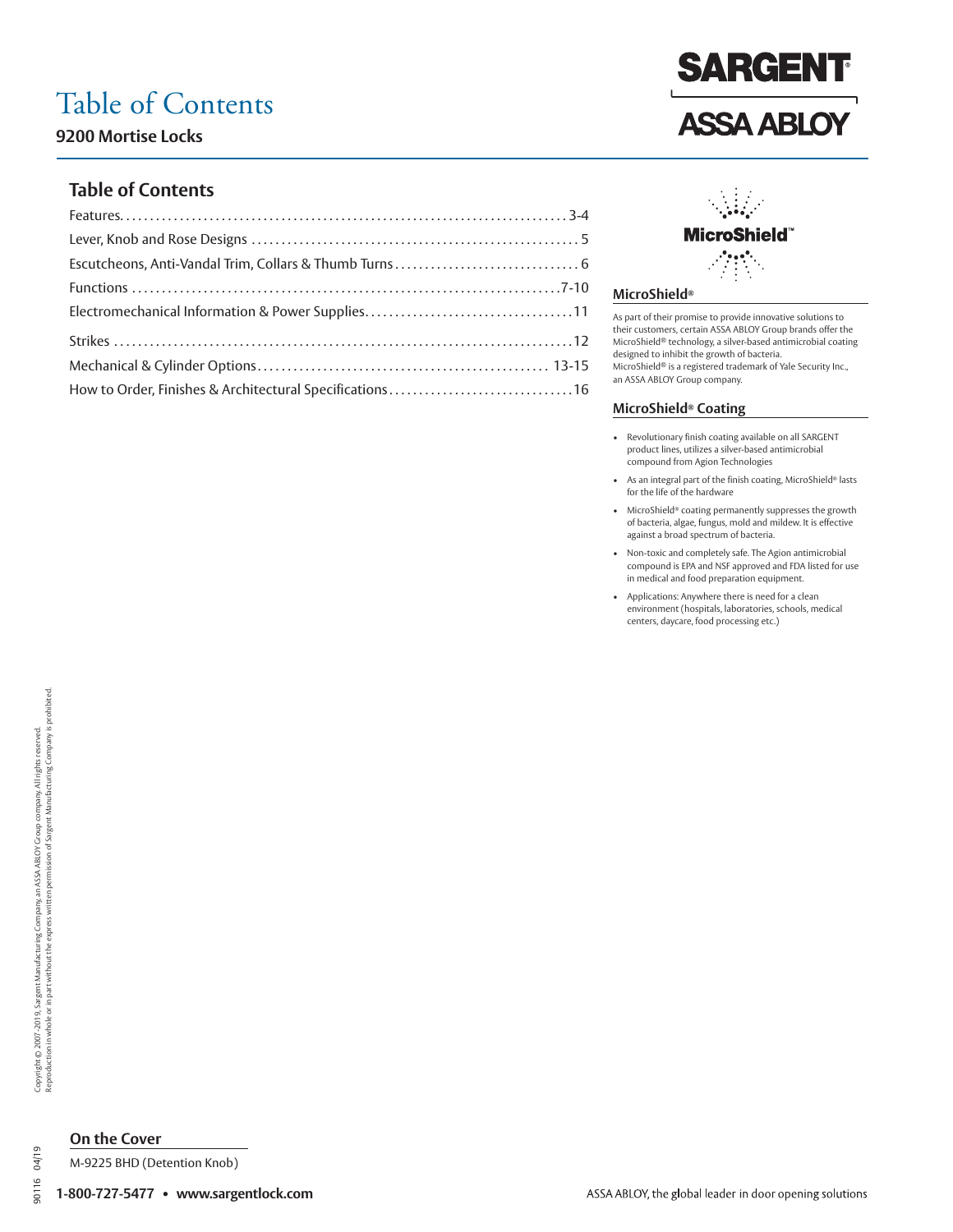



### **9200 High Security Mortise Lock with Builders Hardware Cylinder**

The 9200 High Security Mortise Lock is designed for use on openings that withstand extreme abuse, vandalism and malicious impact. It is well-suited for exposed perimeter doors in commercial facilities, such as warehouses, factories and malls. Psychiatric and minimum security detention facilities are also well-served with SARGENT 9200.

- Furnished standard for 1-3/4" thick doors. Available for doors up to 3" thick (For other sizes, consult factory)
- Furnished with standard SARGENT cylinders (Available with High Security Keso F1 or Signature Security Cylinders or interchangeable core cylinders)
- Masterkey, Grand Masterkey and Construction Masterkeying available
- Universal, non-handed curved lip strike
- Tapered security cylinder collar standard
- Security roses & escutcheons available

### **M-9200 Institutional Mortise Lock with Mogul Cylinder**

The M-9200 Institutional Mortise Lock is designed for use in detention facilities, holding areas and psychiatric facilities.

- Lock face and strike fit the standard ANSI door edge and frame preparation
- Furnished standard for 1-3/4" thick doors
- Mogul Cylinders purchased separately through ASSA
- Universal, non-handed curved lip strike
- Tapered security cylinder collar standard
- Security rose trim standard
- 4 lever designs available (B,J, L & P)
- K (standard) knob & D (detention) Knob with security rose are available (specify 67-, 68- or 69-)

**Note: M9200 to be used on metal doors only**



04/19  $\frac{6}{2}$ 

 $106$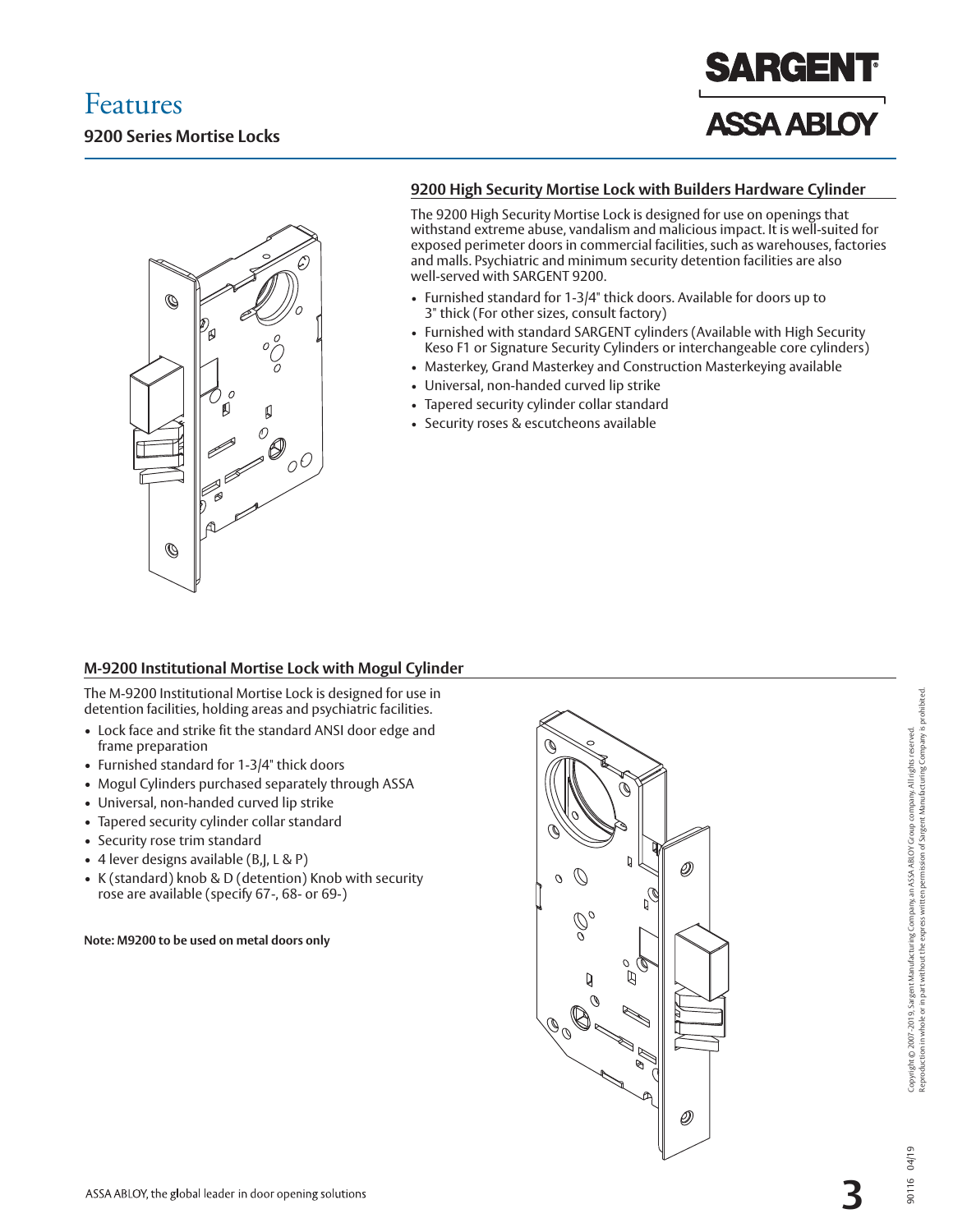# Features

### **Physical Security**

High Security Mortise Locks and Institutional SARGENT® Mortise Locks are designed specifically for the commercial and institutional marketplace. High quality components provide high security, optimum performance and exceptional durability.

The 9200 Locks are also available as electromechanical locks in fail safe or fail secure versions. These solenoid operated locks are available with a 12 or 24 volt solenoid and are designed for intermittent and/or continuous duty. Full wave bridge rectification is factory installed, enabling the use of AC or DC power.

### **Features of the 9200/M-9200 High Security Mortise Locks:**

- Stainless Steel 3/4" one-piece anti-friction latchbolt with hardened alloy steel latchbolt rod
- Reversible non-handed lock
- Stainless Steel non-handed deadlatch
- Hardened Stainless Steel 1" throw investment cast deadbolt
- 12 gauge heavy duty wrought steel case and cap with ZCR plating
- Cold forged hardened alloy steel hubs standard
- Inside front full 1/8" hardened high carbon steel
- All exposed screws are Torx® Security type for SN, SL and LS trims. (Torx® available for other trims, specify 36-option)
- Meets ANSI/BHMA A156.13 Series 1000 Operational Grade 1
- Meets ANSI/BHMA A156.13 Series 1000 Security Grade 1 with all standard trims **Note: LFIC (Removable) and SFIC Cylinders do not meet Security Grade 1 requirements**
- Complies with **ASTM F1577-95b Detention Locks** for Swinging Doors **Paragraph 6.2 Level 1 Impact** for deadbolt x latchbolt and deadbolt only **Paragraph 6.2 Level 3 Impact** for latchbolt only **Paragraph 6.4 for Cylinder Cycle (ASSA V-10 and ASSA Mogul V-10) Paragraph 6.6 for Mechanical Release Force (ASSA V-10 and ASSA Mogul V-10) Paragraph 6.8 Mechanical Release Operation Cycle (ASSA V-10 and ASSA Mogul V-10)** • **Complies with ANSI/ASTM F476-84 Grade 40** with concealed mortise cylinder
- Meets UL and CUL Standard 10C Positive Pressure, Fire Test of Door Assemblies; 3 hour for single doors up to 4'0" x 10'0" and ASTM F1577-95b Paragraph 6.3
- Levers meet A117.1 Accessibility Code -ADA
- Easy operation; 30° of rotation to retract latchbolt
- Meets UL 437 for high security cylinders with ASSA V-10 and ASSA V-10 Mogul cylinders only
- Ten year limited warranty

Any retrofit or other field modification to a fire rated opening can potentially impact the fire rating of the opening, and Sargent Manufacturing Company makes no representations or warranties concerning what such impact may be in any specific situation. When retrofitting any portion of an existing fire rated opening, or specifying and installing a new fire-rated opening, please consult with a code specialist or local code official (Authority Having Jurisdiction) to ensure compliance with all applicable codes and ratings.

### **How to Order 9200 Series Mortise Locks**

| M-                        | 92                          | 05              |                 | <b>SN</b>                          |                | 32D           | <b>RHR</b> |     |
|---------------------------|-----------------------------|-----------------|-----------------|------------------------------------|----------------|---------------|------------|-----|
| Options*                  | <b>Series</b>               | <b>Function</b> | Voltage         | Roses/<br><b>Escutcheons</b>       | <b>Trim</b>    | <b>Finish</b> | Hand       |     |
|                           |                             |                 | 12VDC           |                                    |                |               | <b>RHR</b> |     |
| For all<br>available      | 92                          | Pages 7-11      | 24VDC           | Pages 5 & 6                        | Levers & Knobs | Page 16       | <b>RH</b>  |     |
| options<br>see page 13-15 | for Details<br>Mortise Lock |                 |                 | Must be specified<br>for Functions |                | Pages 5 & 6   |            | LHR |
|                           |                             |                 | 70, 71, 72 & 73 |                                    |                |               | LH         |     |

\* Multiple options can be selected

**Note:** For M9200 Mogul Cylinder Mortise Locks specify the M- option for Mogul



04/19 90116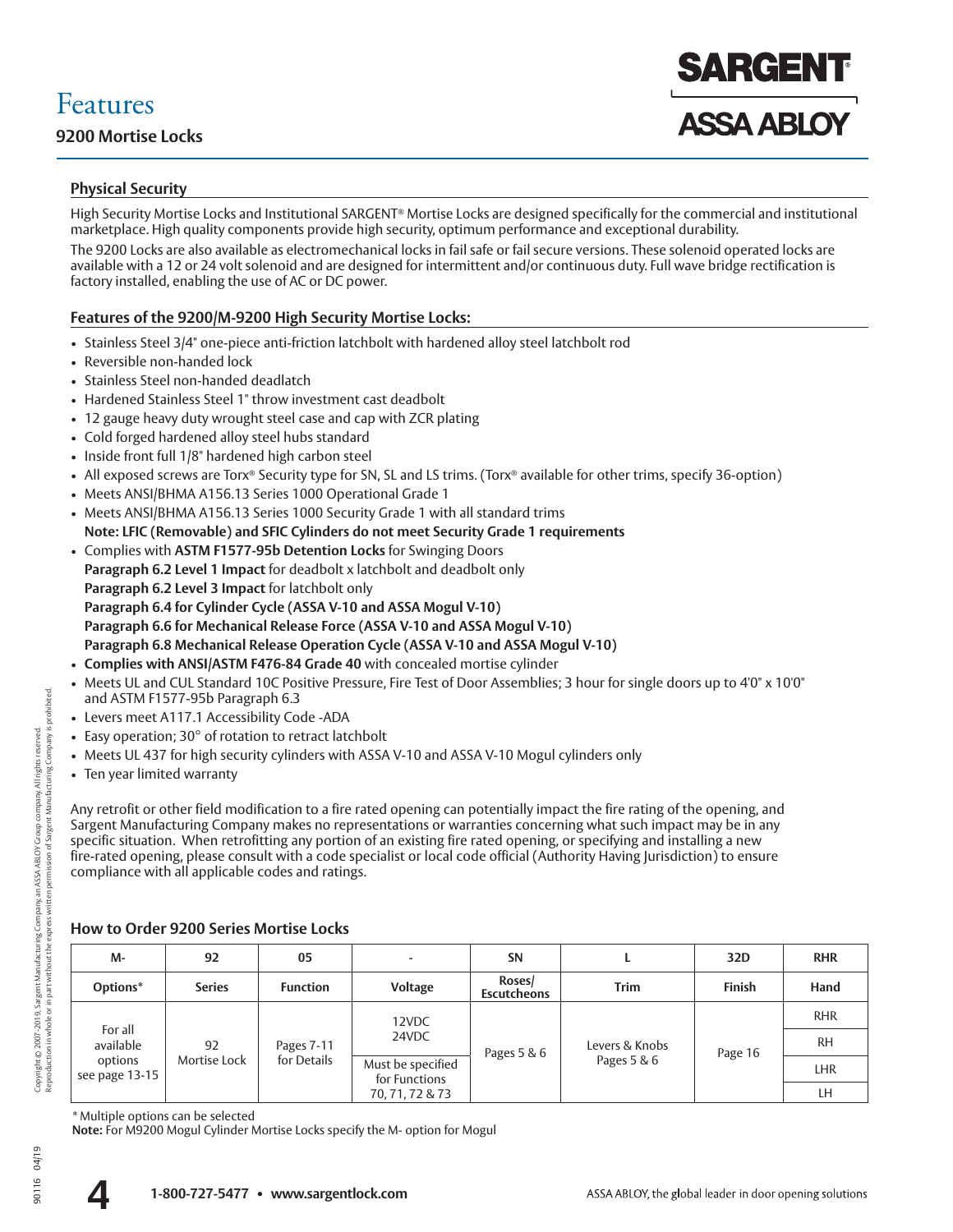### Lever, Knob & Rose Designs

### **9200 Mortise Locks**



• Designs J, L and P return within 1/2" (13mm) or less off door face and meet ADA Compliance for national codes

1-5/8" (41mm)

• All lever designs can be used with all standard rose and escutcheon designs

5" (127mm)

2-5/8" (67mm)

### **B Lever Design**





### **J Lever Design**





### **L Lever Design**

• Lever: L-Solid forged or cast





### **P Lever Design**

• Lever: P-Solid



### **BHW Trim**

- Available in 26 functions see Specialty Hardware Catalog for list
- Tapered surfaces on all components
- Handed
- ADA Compliant
- Finish: 32D
- Trim only option available with existing sectional and escutcheon trim only
- Trim only kits 694-1 Trim only, non-keyed functions 694-2 Trim only, single cylinder functions 694-3 Trim only, double cylinder functions
- Patent pending and/or patent www.assaabloydss.com/patents

### **D Knob**

- Available with BH or SL Roses only
- Designed for detention and psychiatric facilities
- Does not meet ADA requirements
- **Must Specify 67-, 68-, & 69- Option when ordering**
- **Only available in 32D**

**Note: Rotates only in one direction (toward hinge)**



### **L Rose Design**

• Rose: L-Heavy wrought



### **LN Rose Design**

• Rose: LN-Heavy wrought



### **BH Rose Design**

- Rose: BH-Heavy wrought
- Used with Detention Knob only



 $\frac{5}{16}$ "

### **SL Rose Designs**

- Security L Rose (SL) includes Torx® security screw
- Provided with Knurled Security Turn, if required by the function



### **SN Rose Design**

- Security LN Rose (SN) includes Torx® security screw
- Provided with Knurled Security Turn, if required by the function



### **"K" Knob Design**

- Knob: Cast
- Available with SN & SL Roses and LS Escutcheon
- **Must Specify 67-, 68-, & 69- Option when ordering Note: Rotates only in one direction (toward hinge)**





04/19  $\frac{6}{2}$ 

 $106$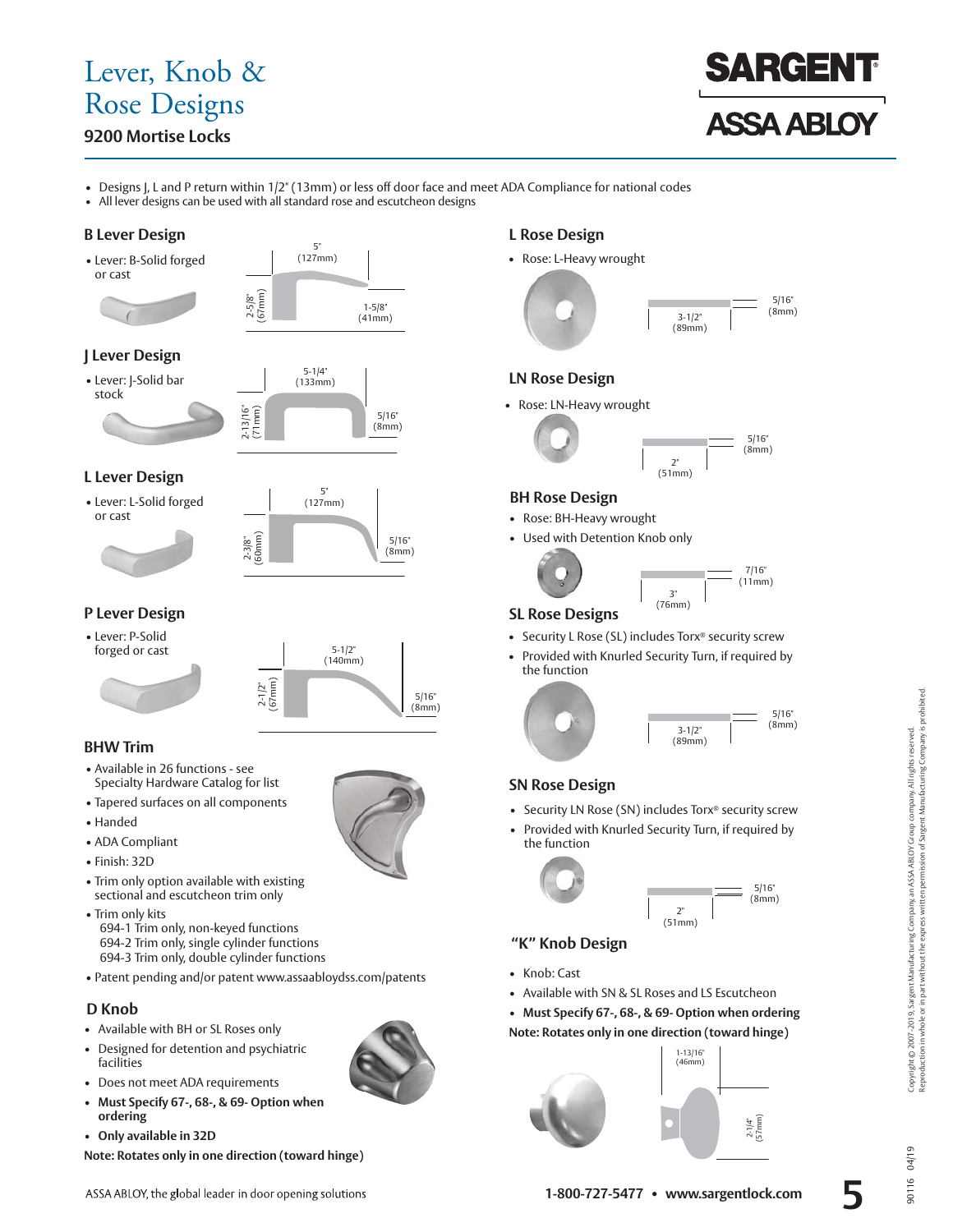### Escutcheons, Anti-Vandal Trim, Collars & Thumb Turns

### **9200 Mortise Locks**

LE-Forged

inside

Cylinder (M-Option)

**locks**



**130SKB Thumb Turn for 9200**





**130KBHA Thumb Turn for 9200**



**locks**

- 1SB Cylinder Collar 1MB Cylinder Collar for
	- **for 9200 M-9200 Mogul Cylinders**



10-9/16" (268mm)

### **9200 Anti-Vandal Option (AV-)**

Designed for exterior doors that require extra security or resistance to vandalism. Anti-vandal trim (AV) plates have an extended lip on the active side of the door providing extra protection for the latch, deadbolt and guardbolt. A matte plastic coated grip edge provides a comfortable pull appropriate over a wide temperature range. Fully through-bolted without exposed exterior fasteners for a clean look and increased security.

### **Features**

- Heavy duty 12 gauge stainless steel in 32D finish
- Through-bolted through mortise lock body and door for added strength
- Handed Specify RHRB or LHRB
- ADA Compliant
- Patent Pending
- Not available with escutcheon trim
- Functions available: See chart to the right
- Available without protective lip for inactive doors
- To order the Anti Vandal Trim with the lock specify: AV- Option Example AV-8204 x LNJ x RH x 32D
- Only available in 32D finish
- To order the Anti Vandal Trim as a Kit, specify kit number 667 with suffix as required based on function and hand of the lock as seen in the chart to the right

**Note: The AV trim is not available for the M-9200's**

# RHRB shown 8-3/16" (208mm)

1-5/16"  $(33<sub>mm</sub>)$ 

### **667 AV Kit**

Retrofit kits for 7800, 8200 & 9200 mortise locks

- 667 Kit includes:
- AV Pull (Handed) 1SB Rosette
- (4) Cup washers
- 
- Instructions & Templates

⊕

 **RHRB LHRB Functions** 667-1 82-4034 667-2 82-4035 04, 06, 17 and 50 - 1 & -2 Trim has an extended lip, cylinder hole and through bolt post for mounting Inside trim 667-3 82-4036 667-4 82-4037 03, 20, 21, 22, & 23 - 3 & -4 Trim has an extended lip & cylinder hole for deadbolt functions only 667-5 82-4044 667-6 82-4045 - 5 & -6 Trim is designed as a Pull does not have an extended lip or cylinder hole

04/19  $\frac{6}{2}$  $\overline{5}$ 

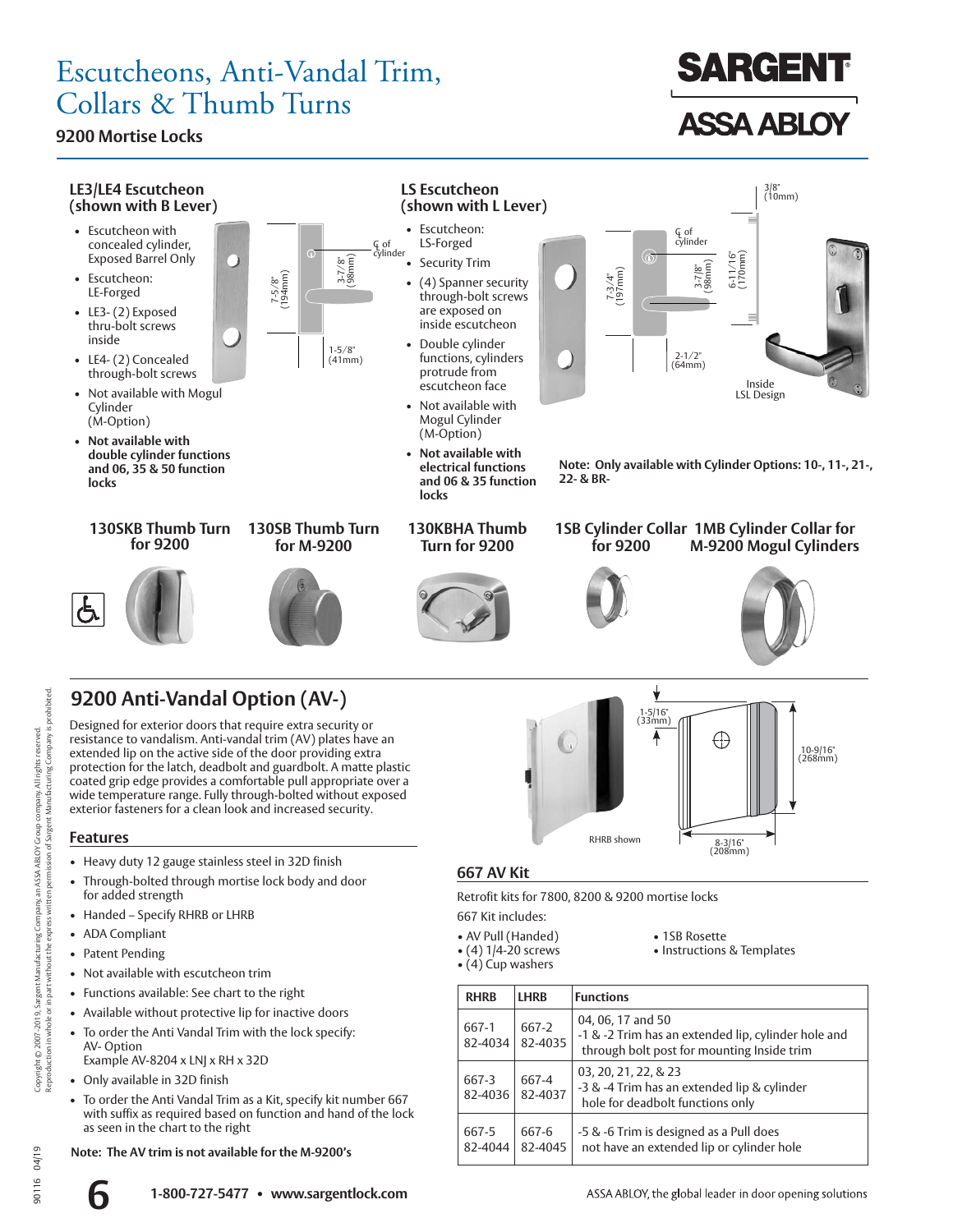### **9200 Mortise Locks**

### **ARGEN ASSA ABLOY**

### **Available Functions for 9200 and M-9200 Single Cylinder without Deadbolt**



### **Single Cylinder with Deadbolt**

#### -**24 Storeroom Door**



- **9224, M-9224\*** Key outside or thumb turn inside retracts and projects deadbolt
	- Lever/knob either side retracts latchbolt
	- Latchbolt and deadbolt are independent of each other • **ANSI F21**

### **25 Dormitory or Exit**

- **9225, M-9225\*** Key outside or thumb turn inside retracts and projects deadbolt
	- Lever/knob from either side retracts latchbolt, when the deadbolt is in the retracted position
	- Lever/knob outside is locked, when the deadbolt is projected
	- When deadbolt is projected, lever/knob inside retracts latchbolt and deadbolt simultaneously, unlocking outside lever/knob
	- **ANSI F13**

◆ CAUTION: Not recommended for use on any door used for Life Safety egress

If shaded, knob or lever rigid at all times

### **43 Apartment Corridor Door**

-**35 Storeroom**

 **9243, M-9243\*** • Key outside or thumb turn inside retracts and projects deadbolt

• Lever/Knob outside retracts latchbolt, except

**9235, M-9235** • Key outside retracts and projects deadbolt

when deadbolt is projected • Inside: no lever/knob or cylinder

- Key outside retracts both latchbolt and deadbolt, lever/knob outside remains locked
- Lever/knob from either side retracts latchbolt, except when lever/knob outside is locked
- Lever/knob outside is locked by toggle or projecting deadbolt
- Lever/knob outside is unlocked by toggle only
- Lever/knob inside (when deadbolt is projected) retracts latchbolt and deadbolt simultaneously, and lever/knob outside remains locked
- Auxiliary deadlatch
- **ANSI F20**

04/19  $\frac{6}{2}$ 

 $\overline{5}$ 

### ASSA ABLOY, the global leader in door opening solutions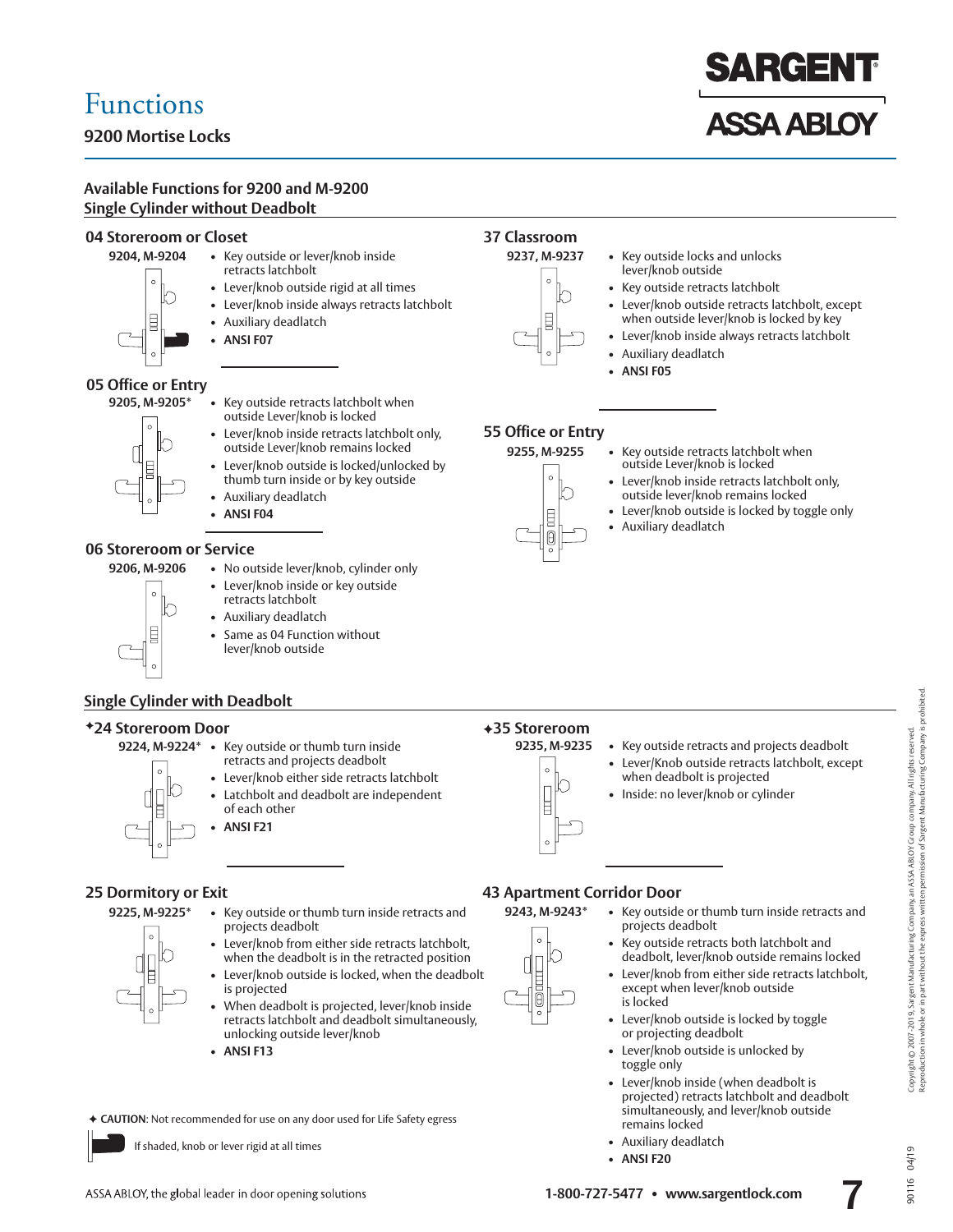### **9200 Mortise Locks**

### **Single Cylinder with Deadbolt**

### **45 Dormitory or Exit**



- **9245, M-9245\*** Key outside or thumb turn inside retracts and projects deadbolt
	- Key outside retracts both latchbolt and deadbolt, lever/knob outside remains locked
	- Lever/knob from either side retracts latchbolt, except when lever/knob outside is locked
	- Lever/knob outside is locked by toggle or projecting deadbolt
	- Lever/knob inside (when deadbolt is projected) retracts latchbolt and deadbolt simultaneously, and lever/knob outside remains locked
	- Same as 43 function without auxiliary deadlatch
	- **ANSI F12**

### **Double Cylinder without Deadbolt**

### **16 Apartment, Exit or Public Restroom**



- **9216** Key outside retracts latchbolt, when outside lever/knob is locked
	- Key inside is required to lock and unlock lever/ knob outside
	- Lever/knob either side retracts latchbolt, unless outside lever/knob is locked by key inside
	- Lever/knob inside always operable
	- Auxiliary deadlatch
	- Special cam required for inside cylinder
	- **ANSI F09**

### **38 Classroom Security Intruder Latchbolt**

• **ANSI F15**

deadbolt



**50 Hotel Guest**

- **9238, M-9238** Key from either side locks and unlocks lever/ knob outside • Key from either side retracts latchbolt
	- Lever/knob outside retracts latchbolt, except
	- when outside lever/knob is locked by key
	- Lever/knob inside always retracts latchbolt
	- Auxiliary deadlatch
	- Same as 37 function with two cylinders
	- **ANSI F32**

### -**17 Asylum or Institutional**

- 9217, M-9217 Key from either side retracts latchbolt
	- Lever/knob on both sides rigid at all times
	- Auxiliary deadlatch
	-





- **9259**  Key from either side locks and unlocks inside & outside levers/knobs
	- Key from either side retracts latchbolt
	- Key from either side can retract latchbolt without unlocking levers/knobs
	- Auxiliary deadlatch

Copyright © 2007-2019, Sargent Manufacturing Company, an ASSA ABLOY Group company. All rights reserved.<br>Reproduction in whole or in part without the express written permission of Sargent Manufacturing Company is p 90116 04/19 Copyright © 2007-2019, Sargent Manufacturing Company, an ASSA ABLOY Group company. All rights reserved.



◆ CAUTION: Not recommended for use on any door used for Life Safety egress

If shaded, knob or lever rigid at all times

- 
- 
- **ANSI F30**
- 





**ASSA ABLOY** 

**SARGEN** 

with two types of Keys (Standard & Emergency) • Standard Key outside retracts latchbolt only, will

 • Emergency Key outside will retract latchbolt and deadbolt and also project deadbolt Thumb turn inside retracts and projects

• When the deadbolt is projected, it shuts out all

• Lever/knob inside retracts both latchbolt and

**9250** • Hotel Cylinder Required (50 Function Cylinder)

not retract or project deadbolt

keys except the emergency key

 • Not available with Mogul (M-) Option • Not available with certain key systems

deadbolt simultaneously • Lever/knob outside is always rigid

• Auxiliary deadlatch

(See Option Chart)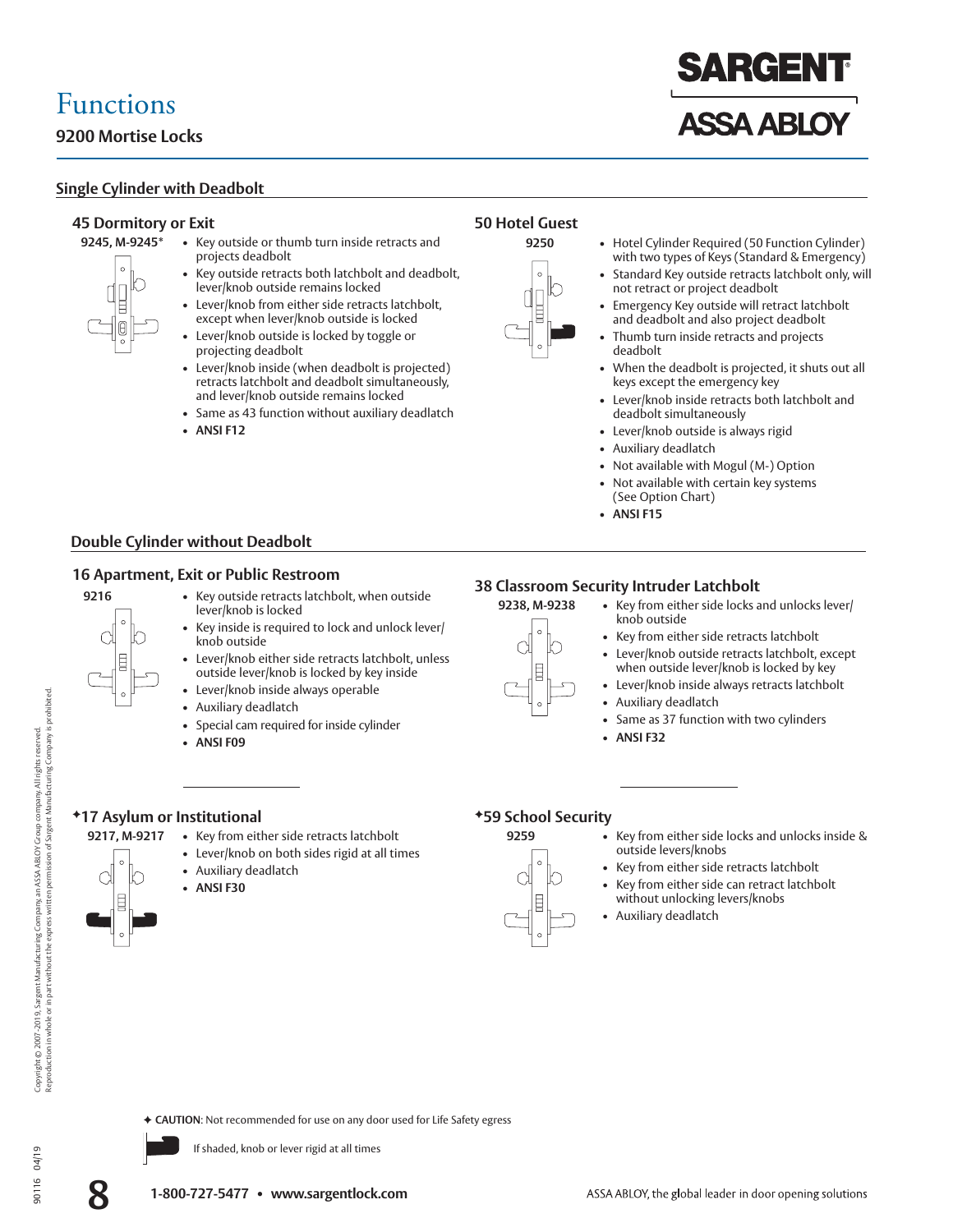### **9200 Mortise Locks**

### **Double Cylinder with Deadbolt**

### -**26 Store Door**

- **9226, M-9226** Key from either side retracts and projects deadbolt
	- Lever/Knob from either side retracts latchbolt
	- Latchbolt and deadbolt are independent of each other
	- Same as 24 Function with two cylinder and no thumb turn
	- **ANSI F14**

### **\*39 Classroom Security Intruder Deadbolt**

- 
- **9239, M-9239** Key either side retracts or projects deadbolt to unlock or lock lever/knob outside
	- Lever/knob outside retracts latchbolt, except when outside lever/knob is locked by key
	- Lever/knob inside retracts both latchbolt and deadbolt simultaneously, and unlocks lever/ knob outside
	- Same as 25 function with a cylinder inside in place of thumb turn
	- **ANSI F33**

### **40 Classroom Security Intruder Deadbolt**



- **9240, M-9240**  Key either side retracts or projects deadbolt to unlock or lock lever/knob outside
	- Lever/knob outside retracts latchbolt, except when outside lever/knob is locked by key
	- Lever/knob inside retracts both latchbolt and deadbolt simultaneously, and unlocks lever/ knob outside
	- Auxiliary deadlatch
	- Same as 39 function with Auxiliary deadlatch
	- **ANSI F34**

### **Non Keyed Functions are available for 9200 Series only**

### **15 Passage or Closet**



**9215** • Lever/knob from either side retracts latchbolt at all times

• **ANSI F01**

### **65 Privacy Bedroom or Bath**



- 9265 Lever/knob outside retracts latchbolt except when locked by thumb turn inside • Lever/knob inside retracts latchbolt and unlocks outside lever/knob
	- Emergency Release unlocks lever/knob outside
	- Thumb turn locks and unlocks lever/knob outside
	- Closing the door will unlock lever/knob outside
	- **ANSI F22**

### **41 Classroom Security**

- **9241** Key from either side retracts and projects deadbolt
	- Key retraction of deadbolt, lever/knob outside remains locked
	- Key retraction of latchbolt from either side unlocks lever/knob outside
	- Lever/knob outside retracts latchbolt, except when outside lever/knob is locked by key
	- Lever/knob outside is locked when the deadbolt is projected
	- Lever/knob inside (when deadbolt is projected) retracts both latchbolt and deadbolt simultaneously, and lever/knob outside remains locked
	- Auxiliary deadlatch

### -**49 Security Deadbolt**

- **9249** Key from either side retracts and projects deadbolt
	- Key from either side retracts latchbolt
	- Levers/knobs inside & outside are locked only when deadbolt is projected

### **66 Privacy Bedroom or Bath**

- **9266** Lever/knob outside retracts latchbolt except
	- when deadbolt is projected • Lever/knob inside retracts both latchbolt and deadbolt simultaneously, and unlocks outside lever/knob
	- Emergency Release retracts and projects deadbolt Thumb turn retracts and projects deadbolt
		- **ANSI F19**

◆ CAUTION: Not recommended for use on any door used for Life Safety egress

Copyright © 2007-2019, Sargent Manufacturing Company, an ASSA ABLOY Group company. All rights reserved.<br>Reproduction in whole or in part without the express written permission of Sargent Manufacturing Company is prohibited Reproduction in whole or in part without the express written permission of Sargent Manufacturing Company is prohibited. 90116 04/19 Copyright © 2007-2019, Sargent Manufacturing Company, an ASSA ABLOY Group company. All rights reserved.

04/19  $\frac{6}{2}$ 

 $106$ 





# **ISSA ARIC**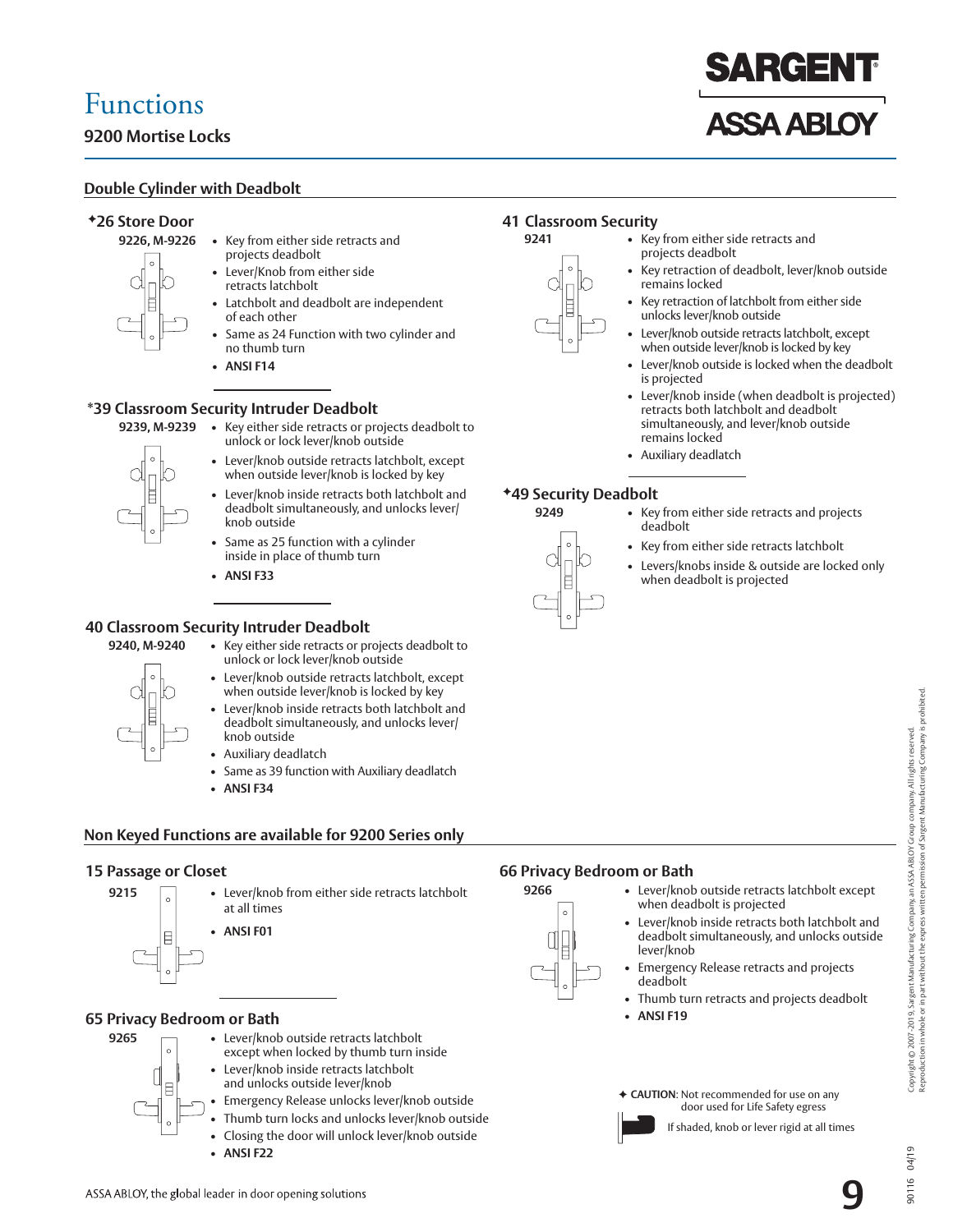### **9200 Mortise Locks**

### **Deadbolt Only**



### **Electromechanical Functions (Not available with M-9200 locks)**

### **70 Electrical Fail Safe 71 Electrical Fail Secure**

#### **9270, 9271**

- Solenoid activated mortise lock
- 70 function Power ON, locks outside lever (by solenoid)
- 71 function- Power OFF, locks outside lever (by solenoid)
- Always specify voltage: 12VDC or 24VDC
- Key outside retracts latchbolt, when the lever outside is locked
- Lever outside retracts latchbolt except when lever outside is lock
- Lever outside can only be locked with the solenoid
- Lever inside always retracts latchbolt
- Supplied with ElectroLynx® connectors
- Auxiliary deadlatch

#### **9272, 9273 72 Electrical Fail Safe**  -**73 Electrical Fail Secure**

- Solenoid activated mortise lock
- 72 function Power ON, locks both levers (by solenoid)
- 73 function- Power OFF, locks both levers (by solenoid)
- Always specify voltage: 12VDC or 24VDC
- Key on either side retracts latchbolt, when the lever are locked
- Lever from either side retracts latchbolt, except when lever are locked
- Lever on both sides can only be locked with the solenoid
- Lever can not be locked separately, only together
- Supplied with ElectroLynx connectors
- Auxiliary deadlatch

◆ CAUTION: Not recommended for use on any door used for Life-safety egress

**NOTE: The following functions are NOT Available as M9200 Mogul Locks:**  15, 41, 49, 50, 59, 65, 66, 70, 71, 72 & 73 function locks

Copyright © 2007-2019, Sargent Manufacturing Company, an ASSA ABLOY Group company. All rights reserved.<br>Reproduction in whole or in part without the express written permission of Sargent Manufacturing Company is prohibi Reproduction in whole or in part without the express written permission of Sargent Manufacturing Company is prohibited. 90116 04/19 Copyright © 2007-2019, Sargent Manufacturing Company, an ASSA ABLOY Group company. All rights reserved.

## 04/19 90116

### **10 1-800-727-5477 • www.sargentlock.com**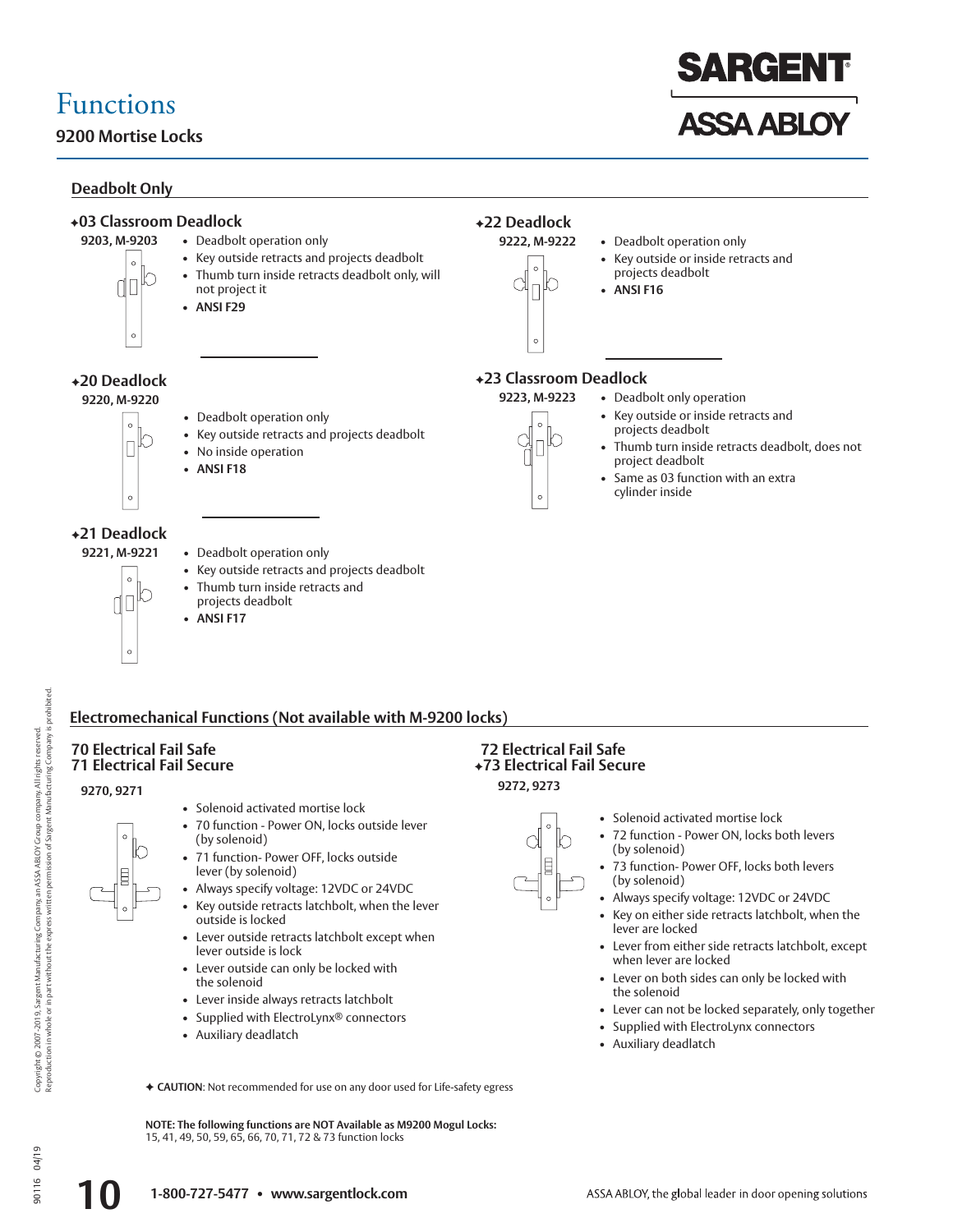### **9200 Mortise Locks**

### **Electrical Functions**

SARGENT 9200 Electromechanical Mortise locks are designed to handle single openings, stand alone applications or can be readily integrated into sophisticated access control systems. They meet ANSI/BHMA A 156.13 Grade 1 requirements, are UL listed for fire doors, and satisfy industry standards for operating temperature, shock and fire hazard.

• See Page 10 for full function descriptions of lock operation

**Applications:** Security and restricted access areas in computer rooms, offices, equipment rooms, laboratories and hospitals. Can also be used with fire and alarm controls in buildings and stair tower doors.

#### **Electrical Requirements:**

Voltage: 12VDC or 24VDC Regulated. Full wave rectification installed inside the lockbody.

Current: .25A at 24VDC or .5A at 12VDC Operating Temp.: Max. 151°F (66°C), Min –31 $\overline{P}$  (-35 $\overline{O}$ C)

UL and CUL listed for use on Fire Doors

**Note: Repeated operation at voltage exceeding +/- 10% is not recommended.**

#### **Warning:**

- **Do not** connect locks with a circuit sharing an additional electromagnetic device as the lock may be damaged
- Transient voltage must be suppressed at the source before connecting with the lock

**ASSA ABLOY** 

• Varistor rated at 35 volts (peak) may be used for transient voltage protection

**Note: Opening the lockbody or the solenoid replacement in the field by non-authorized personnel voids UL label and lock warranty.**

**Note: Electrical functions are not available with the mogul option (M-9200)**

### **12VDC & 24VDC Power Supplies:**



- UL Class 2 Listed
- Four 12V models and four 24V models available
- Integral battery charging capability keeps sealed lead acid gel/cell at full charge in case of line voltage failure (737-battery sold separately)
- Fused line voltage input with one, four, or eight DC outputs (depending on model)
- Each circuit can be individually turned on and off via a slide switch; the power status of each is shown by an LED.
- In the event of a DC short the problem is confined to the zone of difficulty
- Fire alarm interface standard

| <b>SARGENT MODEL No.</b> | <b>DESCRIPTION</b>              |
|--------------------------|---------------------------------|
| 3521                     | 12V - 1 AMP POWER SUPPLY        |
| 3541                     | 12V - 3 AMP POWER SUPPLY        |
| 3551                     | 12V - 4.5 AMP POWER SUPPLY      |
| 3571                     | 12V - 6 AMP POWER SUPPLY        |
| 737                      | 12V - 5 AMP HOUR BACKUP BATTERY |

| <b>SARGENT MODEL No.</b> | <b>DESCRIPTION</b>              |
|--------------------------|---------------------------------|
| 3520                     | 24V - 1 AMP POWER SUPPLY        |
| 3540                     | 24V - 2 AMP POWER SUPPLY        |
| 3550                     | 24V - 4 AMP POWER SUPPLY        |
| 3570                     | 24V - 6 AMP POWER SUPPLY        |
| 738                      | 24V - 5 AMP HOUR BACKUP BATTERY |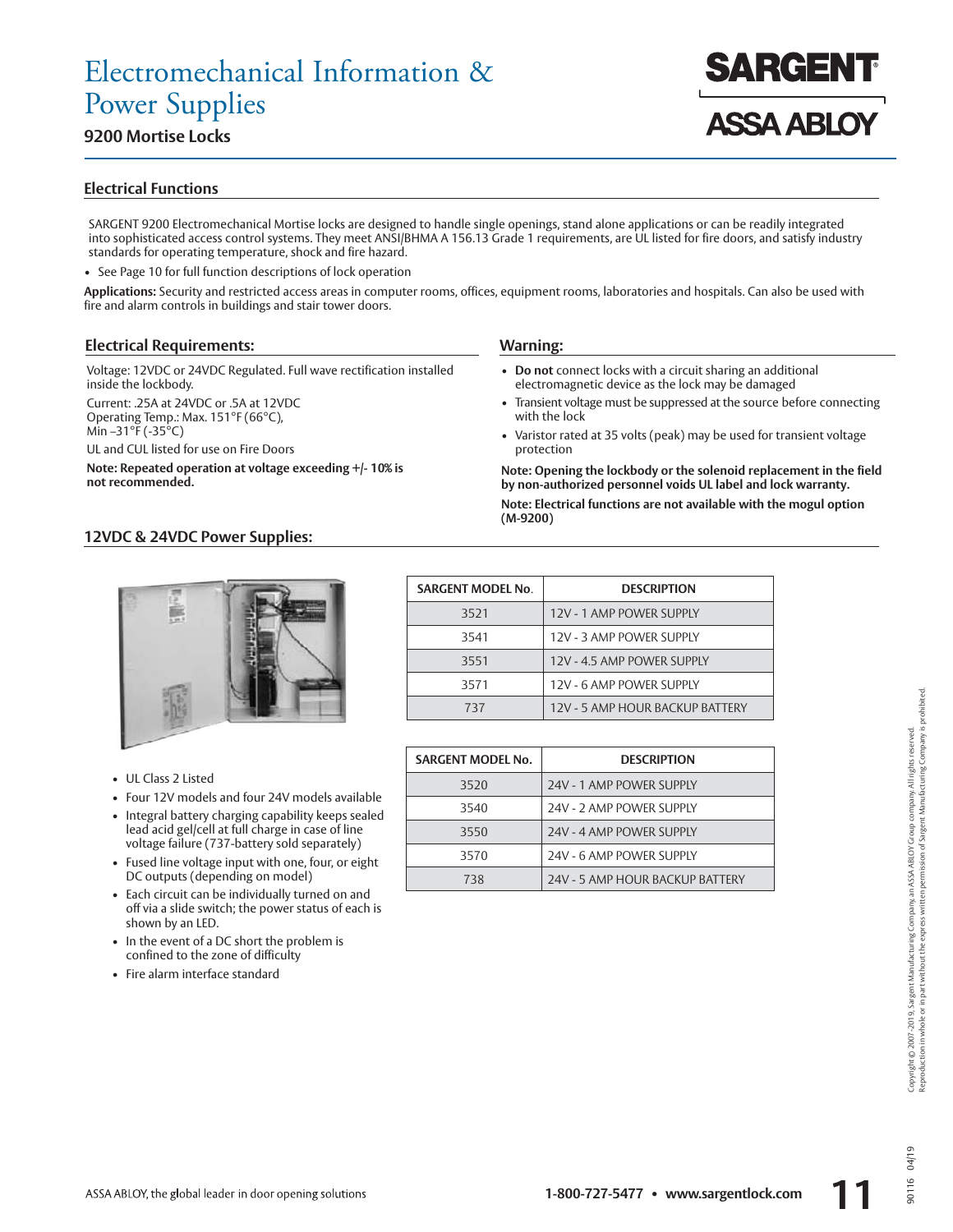## Strikes

### **9200 Series Mortise Locks**

# **SARGENT ASSA ABLOY**

- Curved lip strikes: Brass or stainless steel
- To order strikes separately, specify strike part number and finish. Will be furnished with machine screws
- Order strike box 77-1141 separately
- All locks are packed standard with a universal non-handed curved lip ANSI 4-7/8" (124mm) strike

### **Curved Lip Strike**

| <b>Door Thickness</b>            | Part No.            | Lip Length         |
|----------------------------------|---------------------|--------------------|
| 1-3/8" (35mm) - 1-1/2" (38mm)    | 82-0109             | $1-1/8$ " (29mm)   |
| 1-5/8" (41mm) - 1-3/4" (44mm)    | 82-0110<br>Standard | $1-1/4$ " (32mm)   |
| $1-7/8$ " (48mm) – 2" (51mm)     | 82-0111             | $1-3/8$ " (35mm)   |
| $2-1/8$ " (54mm) – 2-1/2" (64mm) | 82-0112             | $1-5/8$ " (41mm)   |
| $2-5/8$ " (67mm) – 3" (76mm)     | 82-0113             | $1-7/8$ " (48mm)   |
| $3-1/8$ " (79mm) – 3-1/2" (89mm) | 82-0114             | $2-1/8$ " (54mm)   |
| $3-3/8$ " (86mm) – 4" (101mm)    | 82-0115             | $2-3/8$ " (61mm)   |
| 4-1/8" (105mm) - 4-1/2" (114mm)  | 82-0116             | $2-5/8$ " (67mm)   |
| $4-5/8$ " (117mm) – 5" (127mm)   | 82-0117             | $2 - 7/8$ " (73mm) |

### **Curved Lip Strike (Standard)**





• Provided standard with deadlock functions 03, 20, 21, 22, 23

### **78-0034 Deadbolt Strike 77-1141 Wrought Box Strike**



• For both curved and flat lip strikes

- Optional: Specify WBS- when ordering with lock
- If ordering separately, use part #77-1141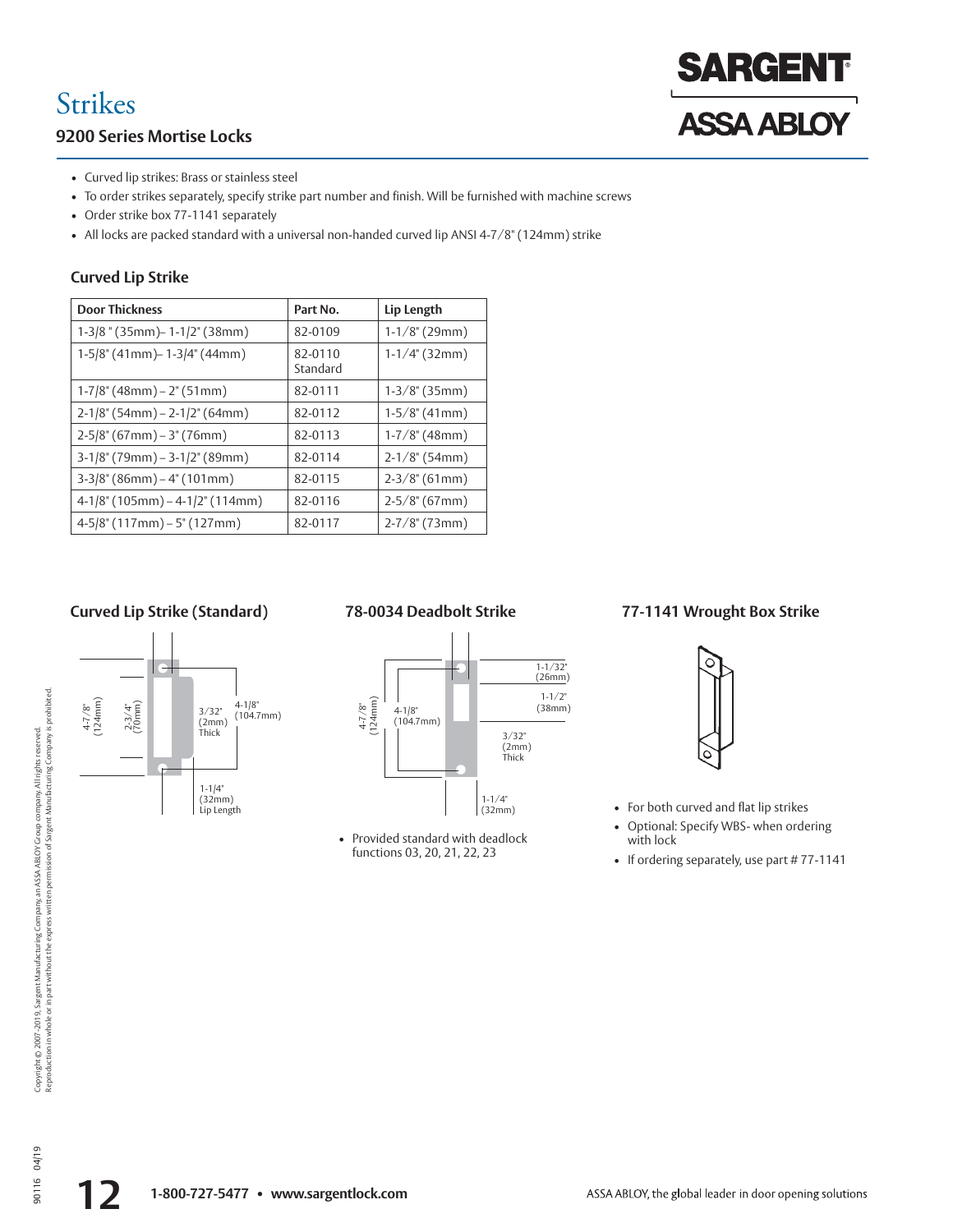### Mechanical Options

**9200 Series Mortise Locks**



#### **Mechanical Options:**

| Add Strength              | $3-$   | Stainless steel hubs with in the mortise lock                                                                                                                                                                                                                                                                                                                           |  |  |  |  |
|---------------------------|--------|-------------------------------------------------------------------------------------------------------------------------------------------------------------------------------------------------------------------------------------------------------------------------------------------------------------------------------------------------------------------------|--|--|--|--|
|                           | $23 -$ | 4-7/8" (124mm) ANSI flat lip strike                                                                                                                                                                                                                                                                                                                                     |  |  |  |  |
| <b>Strike Option</b>      | OBS-   | Open Back Strike                                                                                                                                                                                                                                                                                                                                                        |  |  |  |  |
| <b>Thick Doors</b>        | $31 -$ | For doors 1-7/8" (48mm) to 2-1/4" (57mm) thick - see cylinder options for limitations on door thickness.<br>When ordering the following information is required: Location of lock within the door, door thickness -<br>IF PANELED - must specify panel thickness and panel location (inside or outside of the door) For doors thicker than<br>2-1/4" - consult factory. |  |  |  |  |
| Security                  | $36 -$ | 6 Lobe head security screws (Torx® type)                                                                                                                                                                                                                                                                                                                                |  |  |  |  |
| Fasteners                 | $37 -$ | Spanner head security screw                                                                                                                                                                                                                                                                                                                                             |  |  |  |  |
|                           | $67 -$ | Lock furnished w/knob both sides (Not available with AV-Option)                                                                                                                                                                                                                                                                                                         |  |  |  |  |
| Lever/Knob<br>Combination | 68-    | Lock furnished w/lever handle outside x knob inside (Not available with AV- Option)                                                                                                                                                                                                                                                                                     |  |  |  |  |
|                           | 69-    | Lock furnished w/lever handle inside x knob outside (Not available with AV- Option)                                                                                                                                                                                                                                                                                     |  |  |  |  |
|                           | $75 -$ | Tactile Warning - Milled levers or knurled knobs. Inside trim only (Not available with D Knobs)                                                                                                                                                                                                                                                                         |  |  |  |  |
|                           | $76-$  | Tactile Warning - Milled levers or knurled knobs. Outside trim only (Not available with D Knobs)                                                                                                                                                                                                                                                                        |  |  |  |  |
| Tactile                   | $77-$  | Tactile Warning - Milled levers or knurled knobs. Inside & outside trim (Not available with D Knobs)                                                                                                                                                                                                                                                                    |  |  |  |  |
| Warnings                  | 85-    | Tactile Warning - Abrasive coating inside trim only                                                                                                                                                                                                                                                                                                                     |  |  |  |  |
|                           | 86-    | Tactile Warning - Abrasive coating outside trim only                                                                                                                                                                                                                                                                                                                    |  |  |  |  |
|                           | $87 -$ | Tactile Warning - Abrasive coating inside & outside trim                                                                                                                                                                                                                                                                                                                |  |  |  |  |
| Anti-Vandal Trim          | AV     | Anti-Vandal Pull Trim (Not available with LS, LE3 or LE4 trim and Options M-, 31-, 68-, 69-, 76-, 77-, 86-, 87- or SG-)                                                                                                                                                                                                                                                 |  |  |  |  |
| Mogul Cylinder            | $M-*$  | Mortise Lock to accept mogul cylinder, mogul cylinder to be ordered separate from ASSA                                                                                                                                                                                                                                                                                  |  |  |  |  |
| <b>Finish Protection</b>  | CPC-   | Clear Powder Coat (Available over 26D & 32D finishes)                                                                                                                                                                                                                                                                                                                   |  |  |  |  |
|                           | SG-    | MicroShield® antimicrobial clear powder coat (Available with 26D and 32D finishes; not available with AV-Option)                                                                                                                                                                                                                                                        |  |  |  |  |
| <b>Box Strike</b>         | WBS-   | Wrought Box Strike                                                                                                                                                                                                                                                                                                                                                      |  |  |  |  |

**Note:** Cylinder Options on the following pages

 \*\* Mortise Locks to accept mogul cylinders are available with these functions: 04, 05, 06, 16, 17, 24, 25, 26, 35, 37, 38, 39, 40, 43, 45 & 55 and these Deadbolt functions: 03, 20, 21, 22 & 23

\*\* Authorized options for Mortise Locks to accept mogul cylinders are 3-, 23-, 67, 68-, 69-, 75-, 76- & 77-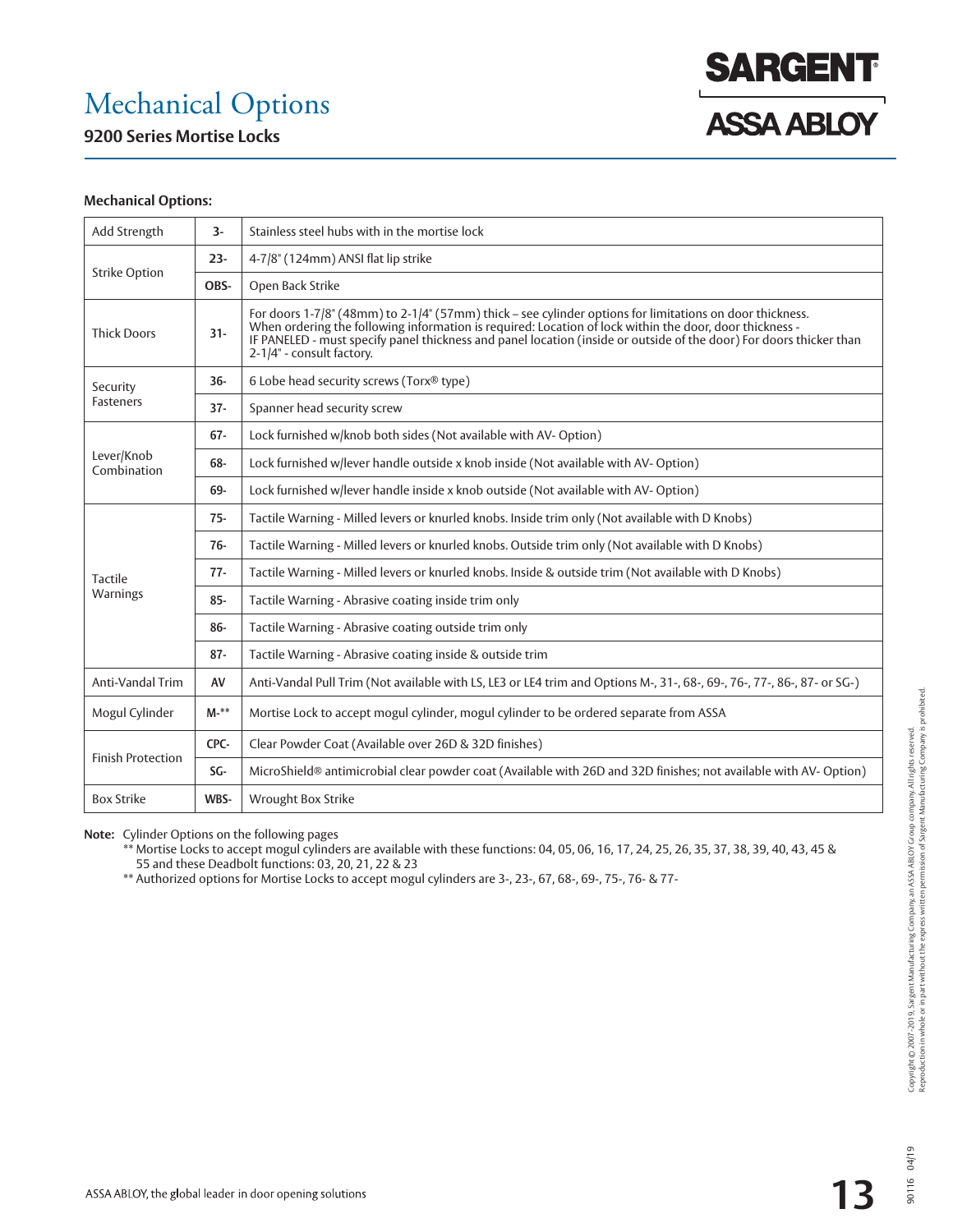# Cylinder Options

**9200 Mortise Locks**



### **Cylinder Options:**

| <b>Categories</b>                                                  | <b>How to Specify</b> | <b>Detailed Description</b>                                                                                                 |  |  |  |  |  |
|--------------------------------------------------------------------|-----------------------|-----------------------------------------------------------------------------------------------------------------------------|--|--|--|--|--|
| Conventional Cylinder                                              |                       | SARGENT Conventional Cylinders Supplied Standard                                                                            |  |  |  |  |  |
|                                                                    | DG1-*                 | SARGENT Degree Key System Level 1 (Bump resistant with patented keys)                                                       |  |  |  |  |  |
|                                                                    | DG1-21-*              | Degree Level 1 Construction Master Keying                                                                                   |  |  |  |  |  |
|                                                                    | DG1-60-*              | Degree Level 1 Removable Disposable Construction Core                                                                       |  |  |  |  |  |
|                                                                    | DG1-63-*              | Degree Level 1 Removable Core                                                                                               |  |  |  |  |  |
|                                                                    | DG1-64-*              | Degree Level 1 Removable Construction Keyed LFIC                                                                            |  |  |  |  |  |
|                                                                    | $DG1-65-*$            | Degree Level 1 Unassembled/Uncombined Core                                                                                  |  |  |  |  |  |
|                                                                    | DG1-78-*              | Degree Level 1 Exposed Plug (For use with LE3/LE4 escutcheons only)                                                         |  |  |  |  |  |
|                                                                    | $DG2-*$               | SARGENT Degree Key System Level 2 (Geographically exclusive; bump and pick resistant)                                       |  |  |  |  |  |
|                                                                    | $DG2-21-*$            | Degree Level 2 Construction Master Keying                                                                                   |  |  |  |  |  |
|                                                                    | DG2-60-*              | Degree Level 2 Removable Disposable Construction Core                                                                       |  |  |  |  |  |
| Degree Key System                                                  | DG2-63-*              | Degree Level 2 Removable Core                                                                                               |  |  |  |  |  |
|                                                                    | DG2-64-*              | Degree Level 2 Removable Construction Keyed LFIC                                                                            |  |  |  |  |  |
|                                                                    | DG2-65-*              | Degree Level 2 Unassembled/Uncombined Core                                                                                  |  |  |  |  |  |
|                                                                    | DG2-78-*              | Degree Level 2 Exposed Plug (For use with LE3/LE4 escutcheons only)                                                         |  |  |  |  |  |
|                                                                    | $DG3-*$               | SARGENT Degree Key System Level 3 (Geographically exclusive; UL437 certified; bump and<br>pick resistant)                   |  |  |  |  |  |
|                                                                    | DG3-21-*              | Degree Level 3 Construction Master Keying                                                                                   |  |  |  |  |  |
|                                                                    | DG3-60-*              | Degree Level 3 Removable Disposable Construction Core                                                                       |  |  |  |  |  |
|                                                                    | DG3-63-*              | Degree Level 3 Removable Core                                                                                               |  |  |  |  |  |
|                                                                    | DG3-64-*              | Degree Level 3 Removable Construction Keyed LFIC                                                                            |  |  |  |  |  |
|                                                                    | DG3-78-*              | Degree Level 3 Exposed Plug (F or use with LE3/LE4 escutcheons only)                                                        |  |  |  |  |  |
|                                                                    | $10 -$ *              | SARGENT Signature Key System (Not available with other key systems)                                                         |  |  |  |  |  |
| Signature Key System                                               | $10-21-$ *            | SARGENT Signature Construction Key System (Lost Ball)                                                                       |  |  |  |  |  |
| Signature Large Format<br>Interchangeable Core<br>(Removable Core) | $10-63-$ *            | SARGENT Signature LFIC (Removable) Core Cylinder                                                                            |  |  |  |  |  |
| XC-Key System                                                      | $11 -$ *              | XC Key System (Not available with other key systems, unless specified)                                                      |  |  |  |  |  |
|                                                                    | $11-21-$              | XC- Construction Key System (Lost Ball)                                                                                     |  |  |  |  |  |
|                                                                    | $11-60-$              | Hardware to accept XC- Permanent LFIC (Removable core), disposable plastic core provided                                    |  |  |  |  |  |
| XC- Large Format<br>Interchangeable Core                           | $11-63-*$             | Hardware provided with XC-LFIC (Removable core) cylinder - (Includes masterkeying, grand masterkeying)                      |  |  |  |  |  |
| (Removable Core)                                                   | $11-64-*$             | Hardware provided with keyed construction core to accept XC-LFIC (Removable)<br>Permanent core ordered separately           |  |  |  |  |  |
|                                                                    | $11-70-7P-$           | Hardware to accept XC- SFIC (7-Pin) XC- Permanent cores, disposable plastic core provided                                   |  |  |  |  |  |
| XC- Small Format<br>Interchangeable Cores                          | $11-72-7P-*$          | Hardware to accept XC- SFIC (7-Pin Keyed construction core provided) cylinder Permanent core<br>ordered separately          |  |  |  |  |  |
|                                                                    | $11-73-7P-*$          | Hardware provided with XC- Small Format 7-Pin Interchangeable core<br>(Includes masterkeying, grand masterkeying)           |  |  |  |  |  |
|                                                                    | 11-65-73-7P-*         | Hardware provided to accept XC- Uncombinated 7-Pin SFIC (Permanent) Core - (Packed loose)                                   |  |  |  |  |  |
|                                                                    | $21 -$ *              | SARGENT Lost Ball Construction keying for Conventional, XC and Signature series (N/A with 63- or 73-)                       |  |  |  |  |  |
| <b>Construction Key</b><br>System                                  | $22 -$ *              | SARGENT Construction Split Key System for Conventional cylinders (Existing systems only)<br>(N/A with 10-, 11-, 63- or 73-) |  |  |  |  |  |

\* Options not available with 50 function lockout cylinder

**NOTE: Interchangeable core and removable core cylinders do not meet Security Grade 1 requirements.**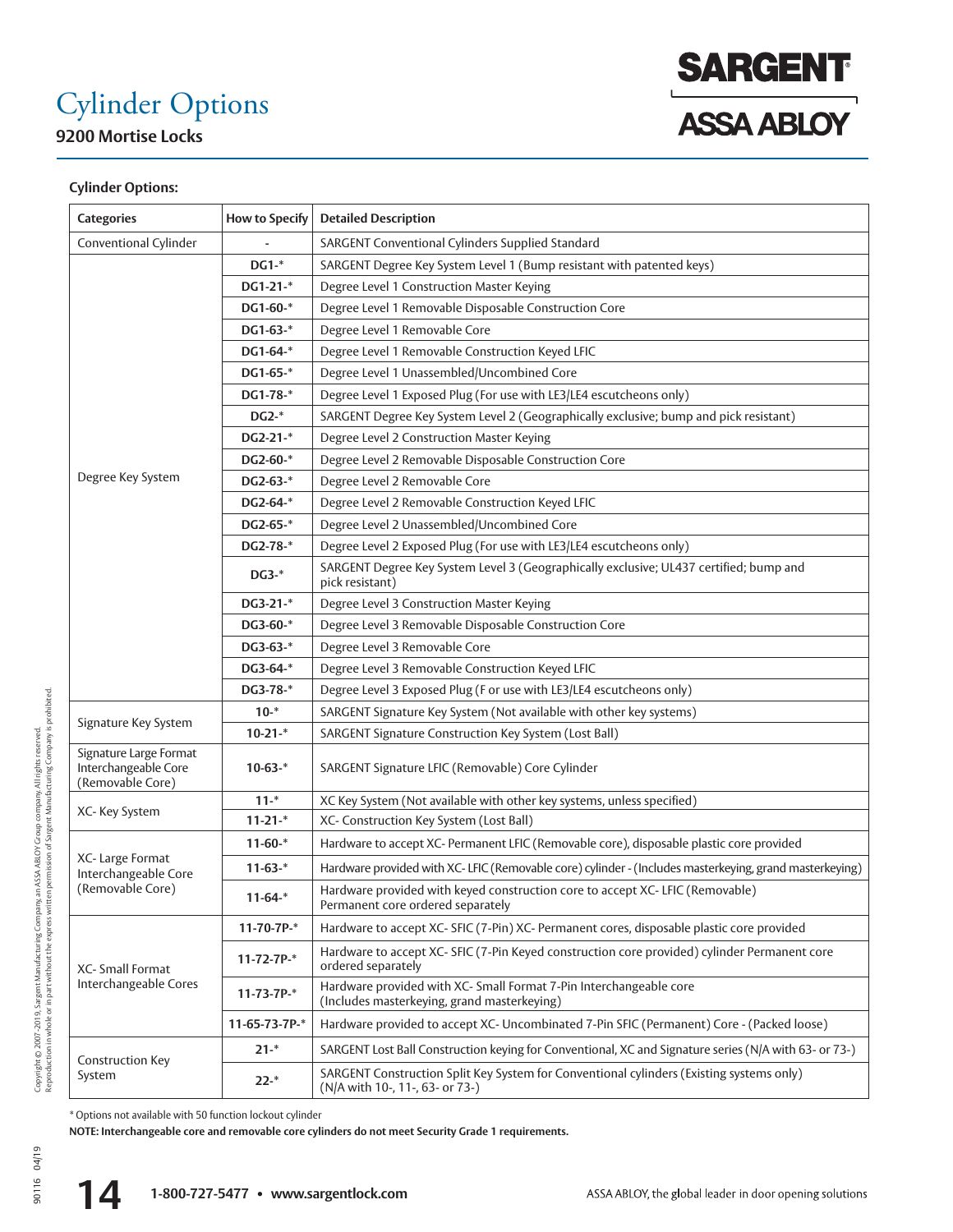# Cylinder Options



**9200 Mortise Locks**

### **Cylinder Options:**

| Large Format                                | 60-           | Hardware to accept SARGENT Permanent LFIC (Removable core), disposable plastic core provided<br>(Permanent cores ordered separately)   |  |  |  |  |
|---------------------------------------------|---------------|----------------------------------------------------------------------------------------------------------------------------------------|--|--|--|--|
| Interchangeable<br>Core<br>(Removable Core) | 63-           | Hardware provided with LFIC (Removable core) cylinder - (Includes masterkeying, grand masterkeying)                                    |  |  |  |  |
|                                             | 64-           | Hardware provided with Keyed construction core to accept LFIC (Removable) permanent core<br>(Ordered separately)                       |  |  |  |  |
|                                             | $70 -$ *      | Hardware to accept 6- or 7-Pin SFIC Permanent Cores, disposable plastic core provided                                                  |  |  |  |  |
|                                             | $72 -$ *      | Hardware to accept 6- or 7-Pin SFIC (Keyed construction core provided) cylinder<br>(Permanent core ordered separately)                 |  |  |  |  |
|                                             | $73 -$ *      | Hardware provided with 6-Pin SFIC (Includes masterkeying, grand masterkeying)                                                          |  |  |  |  |
| Small Format<br>Interchangeable<br>Cores    | $65 - 73 -$ * | Hardware provided to accept Uncombinated 6-Pin SFIC (Permanent) core -<br>(Packed loose for field keying)                              |  |  |  |  |
|                                             | 65-73-7P-*    | Hardware provided to accept Uncombinated 7-Pin SFIC (Permanent) core -<br>(Packed loose for field keying)                              |  |  |  |  |
|                                             | $73-7P-$ *    | Hardware provided with Small Format 7-Pin Interchangeable core<br>(Includes masterkeying, grand masterkeying)                          |  |  |  |  |
|                                             | $81 -$ *      | Hardware provided with housings to accept Keso (83) & Keso F1 (F1-83-) removable cores<br>(Permanent cores ordered separately)         |  |  |  |  |
|                                             | $82 -$        | Hardware provided with SARGENT Keso Security Cylinder                                                                                  |  |  |  |  |
| Keso & Keso F1                              | $F1-82-$      | Hardware provided with SARGENT Keso F1 Security Cylinder (Patented)                                                                    |  |  |  |  |
|                                             | $83 -$ *      | Hardware provided with SARGENT Keso Security Removable Core cylinder                                                                   |  |  |  |  |
|                                             | $F1-83-$ *    | Hardware provided with SARGENT Keso F1 Security Removable Core cylinder (Patented)                                                     |  |  |  |  |
|                                             | $84 -$ *      | Hardware provided with SARGENT Keso Construction Cores<br>(Permanent cores ordered separately)                                         |  |  |  |  |
| <b>Additional Security</b>                  | BR-           | Bump Resistant Cylinder (Available with conventional & conventional XC cylinders only)                                                 |  |  |  |  |
| Less Cylinder                               | LC-           | Less Cylinder - SARGENT supplies standard blocking rings for 1-1/8" cylinders<br>(For longer cylinders order collars/rings separately) |  |  |  |  |
|                                             | $SC-*$        | Schlage C keyway cylinder, 0 bitted                                                                                                    |  |  |  |  |
| Schlage Keyways                             | $SE-$ *       | Schlage E keyway cylinder, 0 bitted                                                                                                    |  |  |  |  |

\* Options not available with 50 function lockout cylinder

**NOTE: Interchangeable core and removable core cylinders do not meet Security Grade 1 requirements. Note: For V-10 Cylinders and information, contact ASSA**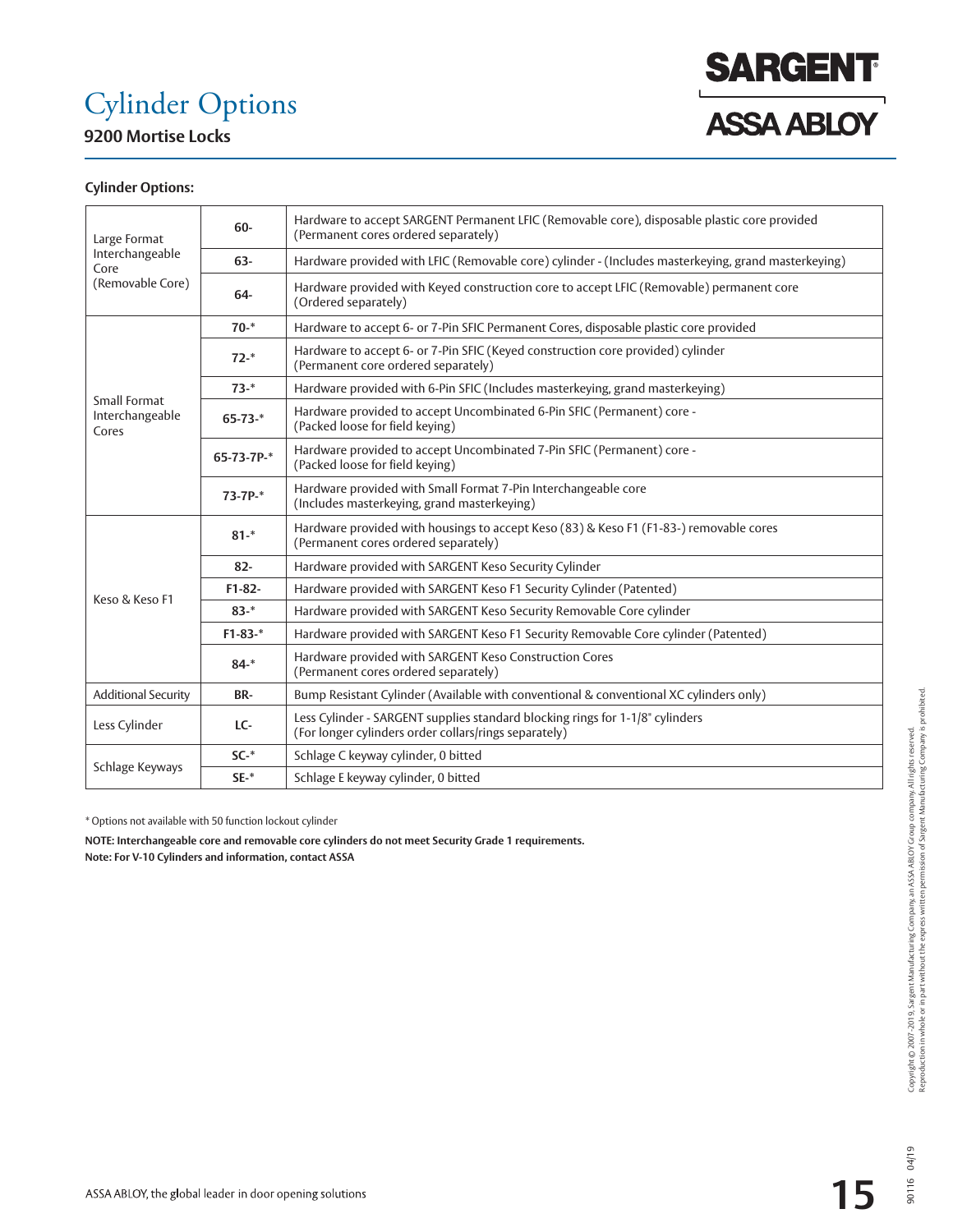

### **9200 Mortise Locks**

### **How to Order 9200 Series Mortise Locks**

| $10 -$                     | 92            | 71              | 12VDC                              | <b>SN</b>                    |             | 32D           | <b>RHR</b> |
|----------------------------|---------------|-----------------|------------------------------------|------------------------------|-------------|---------------|------------|
| Options*                   | <b>Series</b> | <b>Function</b> | Voltage                            | Roses/<br><b>Escutcheons</b> | <b>Trim</b> | <b>Finish</b> | Hand       |
|                            |               |                 | 12VDC                              |                              |             |               | <b>RHR</b> |
| For all<br>available<br>92 | Pages 7-10    | 24VDC           | Pages 5 & 6                        | Levers & Knobs               | Below       | <b>RH</b>     |            |
| options<br>see page 13-15  | Mortise Lock  | for Details     | Must be specified<br>for Functions |                              | Pages 5 & 6 |               | LHR        |
|                            |               |                 | 70, 71, 72 & 73                    |                              |             |               | LH         |

\* Multiple options can be selected

**Note:** For M9200 Mogul Cylinder Mortise Locks specify the M- option for Mogul

#### **Finish Description ANSI/BHMA Door Handing**

|     | <b>Satin Brass</b>           | 606 |
|-----|------------------------------|-----|
| 26D | Satin Chrome                 | 625 |
| 32D | <b>Satin Stainless Steel</b> | 630 |



### **2.01 High Security Mortise Locksets**

- A. High security mortise locks shall be 9200/M-9200 Series as manufactured by SARGENT Manufacturing Company, New Haven, CT.
- B. Locks shall meet or exceed the requirements of ANSI/BHMA A156.13 Series 1000, Operational Grade 1, and Security Grade 1 with all standard trims.
- C. Meets or exceeds impact requirements of ASTM F1577-95b Detention Locks for Swinging Doors.
	- 1. Paragraph 6.2 Level 1 Impact for deadbolt x latchbolt and deadbolt only.
	- 2. Paragraph 6.2 Level 3 Impact for latchbolt only.
	- 3. Paragraph 6.4 for Cylinder Cycle.
	- 4. Paragraph 6.6 for Mechanical Release Force.
	- 5. Paragraph 6.8 Mechanical Release Operation Cycle for Detention Swinging Doors.
- D. Locks shall comply with UL 10C positive pressure requirements.
- E. Locks required for fire doors shall meet UL and CUL Standard 10B, Fire Test of Door Assemblies Class A, 3 hour for single doors up to 4'0" (1.2m) x 10'0".
- F. Construction:
	- 1. Lock functions shall be manufactured in a single-sized case formed from 12 gauge heavy duty wrought steel.
	- 2. Lock cases shall be closed on all sides and back.
	- 3. Locks shall have field adjustable, beveled, armored front, with a .125 inch (3mm) thickness minimum.
	- 4. Locks shall have a one piece, stainless steel 3/4" (19mm) throw anti-friction stainless steel latchbolt.
	- 5. Deadbolts, where specified, shall be full one inch (25mm) throw made of hardened stainless steel.
	- 6. Where required by the Federal Bureau of Prisons, locks can be furnished optionally with stainless steel hubs.
- G. Locks shall have a 2-3/4" (70mm) backset, standard.
- H. Strikes shall be non-handed with a curved lip.
- I. To ensure proper alignment, trim, knobs or levers, shall be through-bolted and fully interchangeable between rose and escutcheon.
- J. Locks shall have brass 6-pin cylinder, standard.
- K. Locks shall have a ten year limited warranty.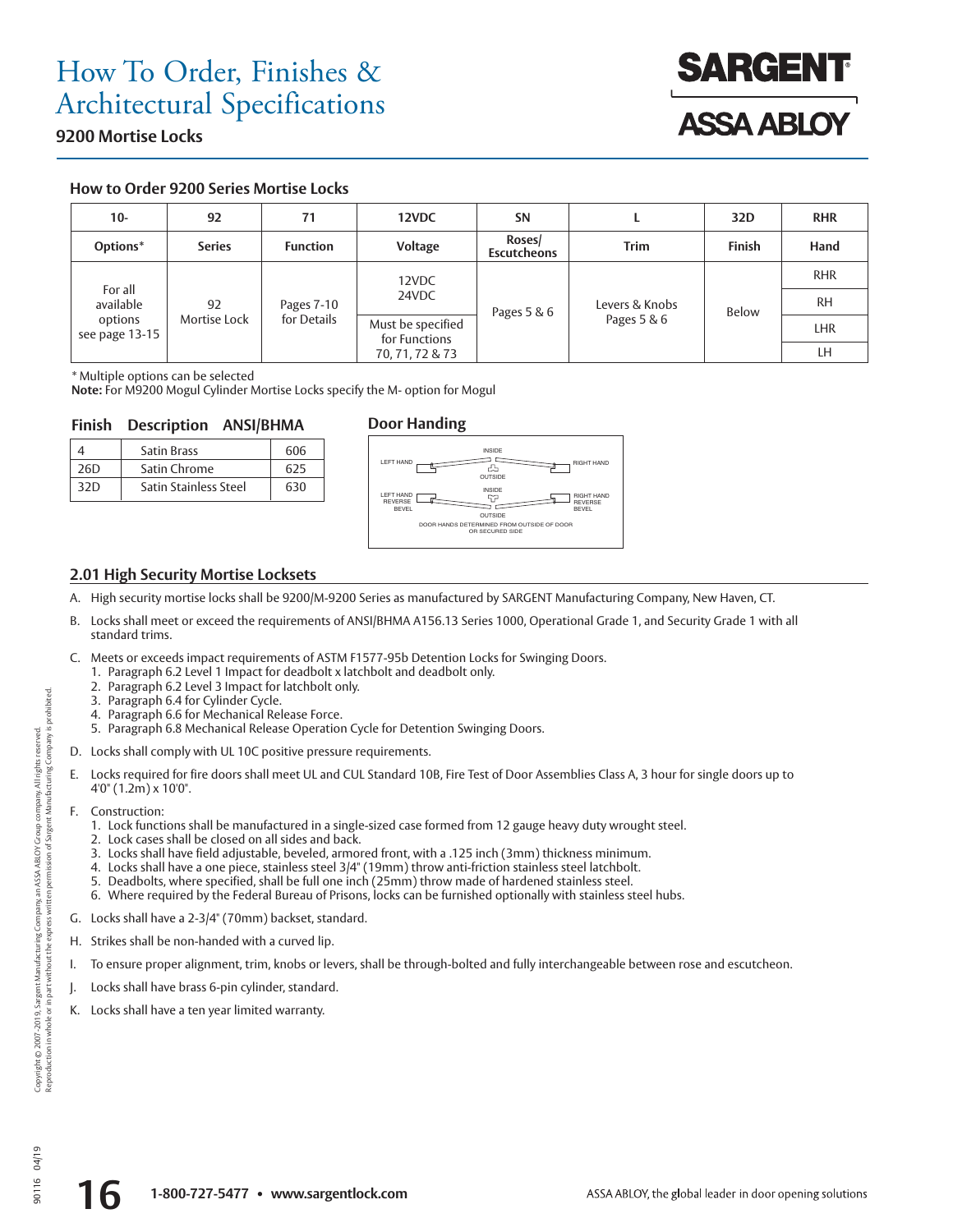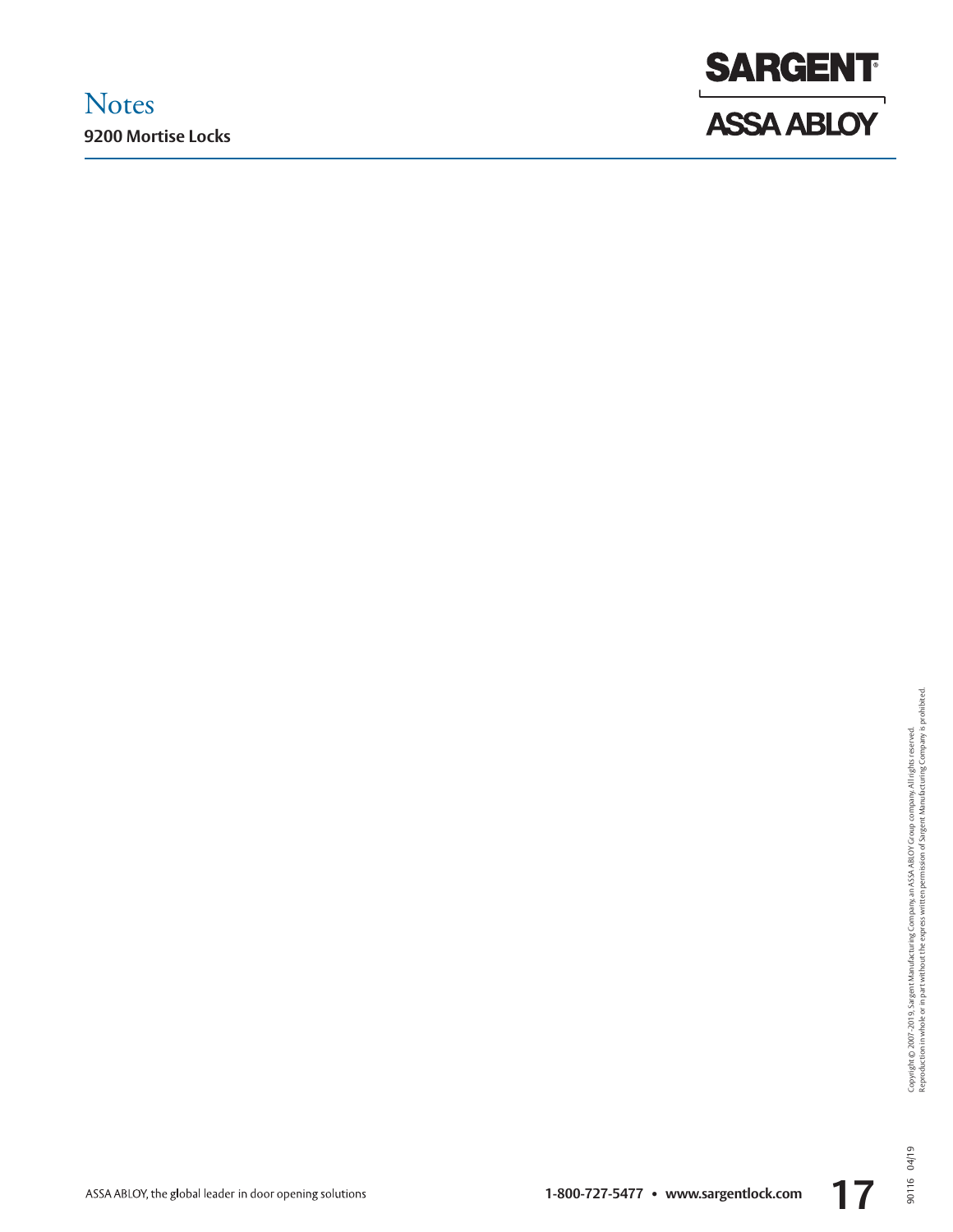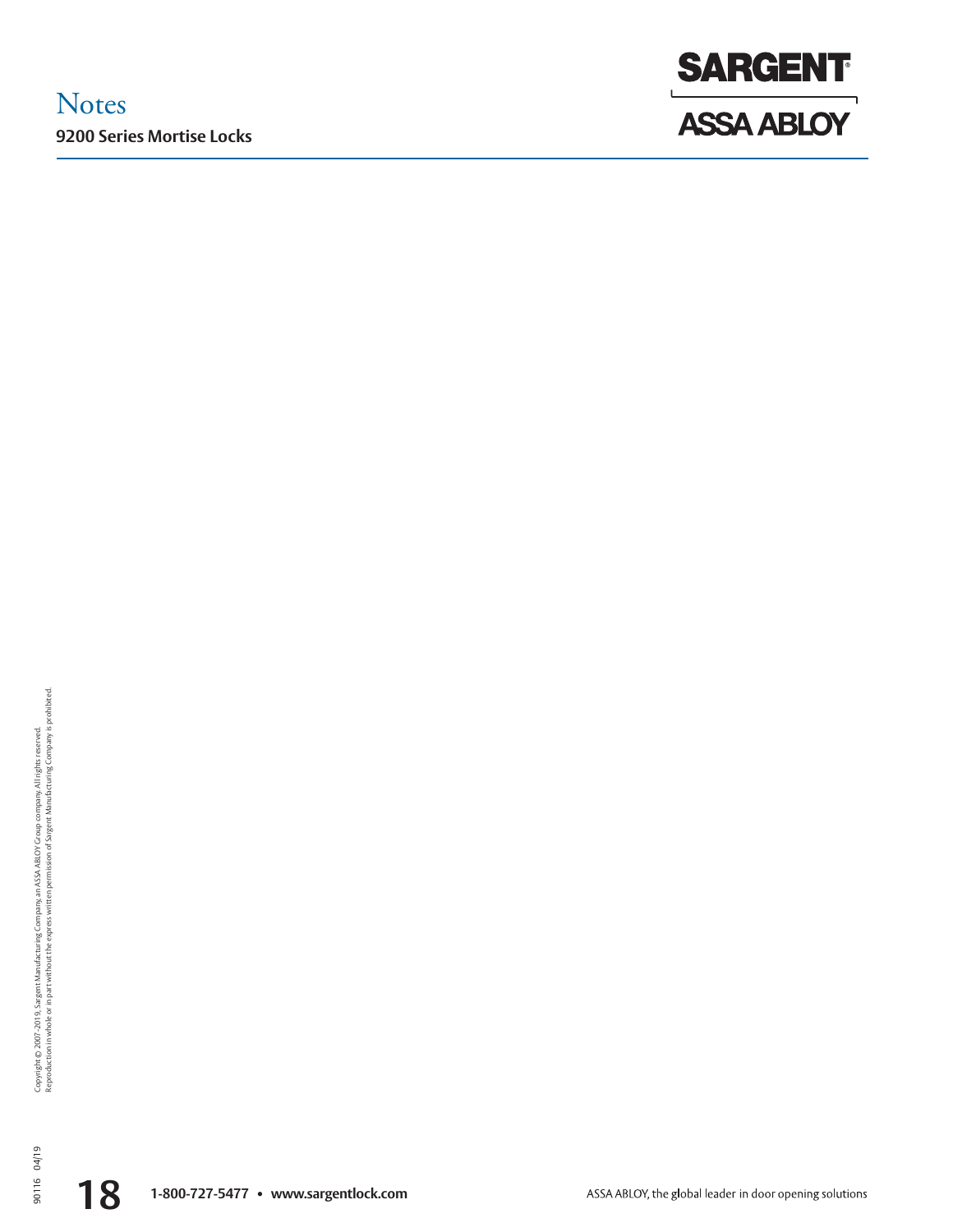